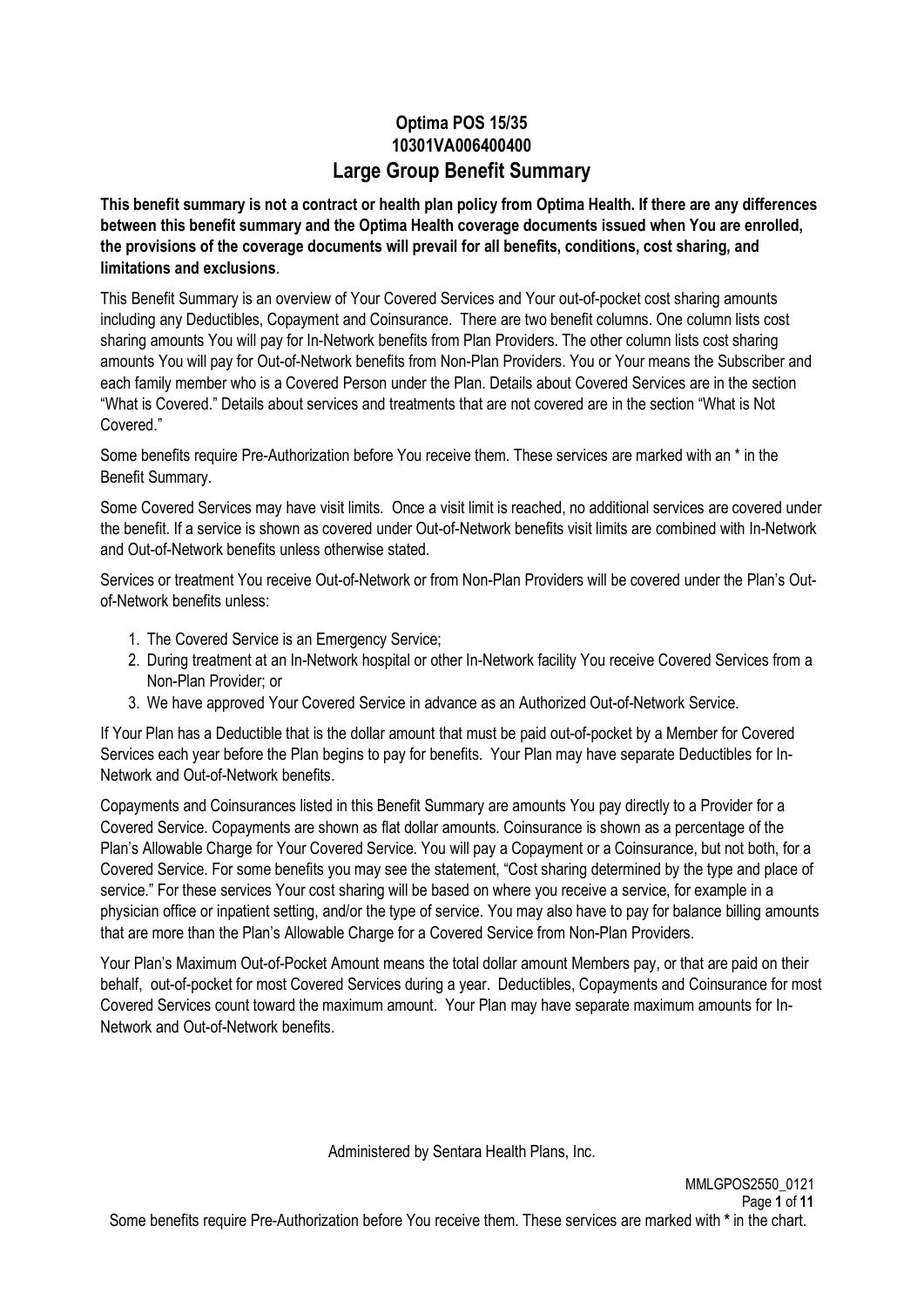| <b>York County School Division</b><br>Effective Period: From 01/01/2022 through 12/31/2022 |                                                    |                                       |  |  |  |
|--------------------------------------------------------------------------------------------|----------------------------------------------------|---------------------------------------|--|--|--|
|                                                                                            | Deductible and Maximum Out-of-Pocket Amount (MOOP) |                                       |  |  |  |
| <b>Out-of-Network</b><br><b>In-Network</b>                                                 |                                                    |                                       |  |  |  |
| <b>Deductible</b><br>Plan Year                                                             | \$400/Individual;<br>\$800/Family                  |                                       |  |  |  |
| <b>Out-of-Network</b><br><b>In-Network</b>                                                 |                                                    |                                       |  |  |  |
| <b>Maximum Out-of-Pocket</b><br>Plan Year                                                  | \$3,500/Individual;<br>\$7,000/Family              | \$4,500/Individual;<br>\$9,000/Family |  |  |  |

The In-Network and the Out-of-Network Maximum Out-of-Pocket Amounts are separate. Most amounts You pay, or that are paid on Your behalf, for In-Network Covered Services will count toward meeting the In-Network Maximum. Most amounts You pay, or that are paid on Your behalf, for Covered Services Out-of-Network will count toward meeting the Out-of-Network Maximum.

The following will not count toward the Plan maximum amount(s):

- Amounts You pay for services not covered under Your Plan;
- Amounts You pay for any services after a benefit limit has been reached;
- Balance billing amounts that are more than the Plan's Allowable Charge for a Covered Service from Non-Plan Providers;
- Premium amounts:
- Copayments, Coinsurance, or Deductibles for Covered Services that are not Essential Health Benefits;
- Other services in this Benefit Summary that are shown as excluded from the maximum amount.

If You are the Subscriber, and the only Member covered under Your Plan, the Individual maximum applies. If You have other Family Members on Your Plan the Family maximum applies. Under Family coverage the Individual maximum applies separately to each covered Family Member. Once the total Family coverage maximum is met the Family maximum amount is satisfied. No one Member can contribute more than their Individual maximum amount to the Family limit.

| <b>Benefit</b>                                                                                                                                                                                                                                       | <b>In-Network</b>              | <b>Out-of-Network</b>        |  |  |
|------------------------------------------------------------------------------------------------------------------------------------------------------------------------------------------------------------------------------------------------------|--------------------------------|------------------------------|--|--|
|                                                                                                                                                                                                                                                      | <b>Physician Office Visits</b> |                              |  |  |
| Your Copayment or Coinsurance applies to Covered Services done during an office visit. You will pay an                                                                                                                                               |                                |                              |  |  |
| additional Copayment or Coinsurance for outpatient therapies and services, injectable and infused medications,<br>allergy care, testing and serum, outpatient advanced imaging procedures, and sleep studies done during an                          |                                |                              |  |  |
| office visit. Virtual Consults must be provided by Optima Health approved providers. *Pre-Authorization is                                                                                                                                           |                                |                              |  |  |
| required for in-office surgery.                                                                                                                                                                                                                      |                                |                              |  |  |
| <b>Primary Care Visit</b>                                                                                                                                                                                                                            | You Pay \$15                   | After Deductible You Pay 30% |  |  |
| <b>Virtual Consult</b><br>You Pay \$10<br><b>Not Covered</b>                                                                                                                                                                                         |                                |                              |  |  |
| <b>Specialist Visit</b><br>You Pay \$35<br>After Deductible You Pay 30%                                                                                                                                                                              |                                |                              |  |  |
| <b>Vaccines and Immunotherapeutic</b><br><b>Agents</b><br>You are responsible for Coinsurance<br>amount up to a maximum of \$250 per<br>You Pay 50%<br>dose. This does not include routine<br>immunizations covered under<br><b>Preventive Care.</b> |                                | After Deductible You Pay 30% |  |  |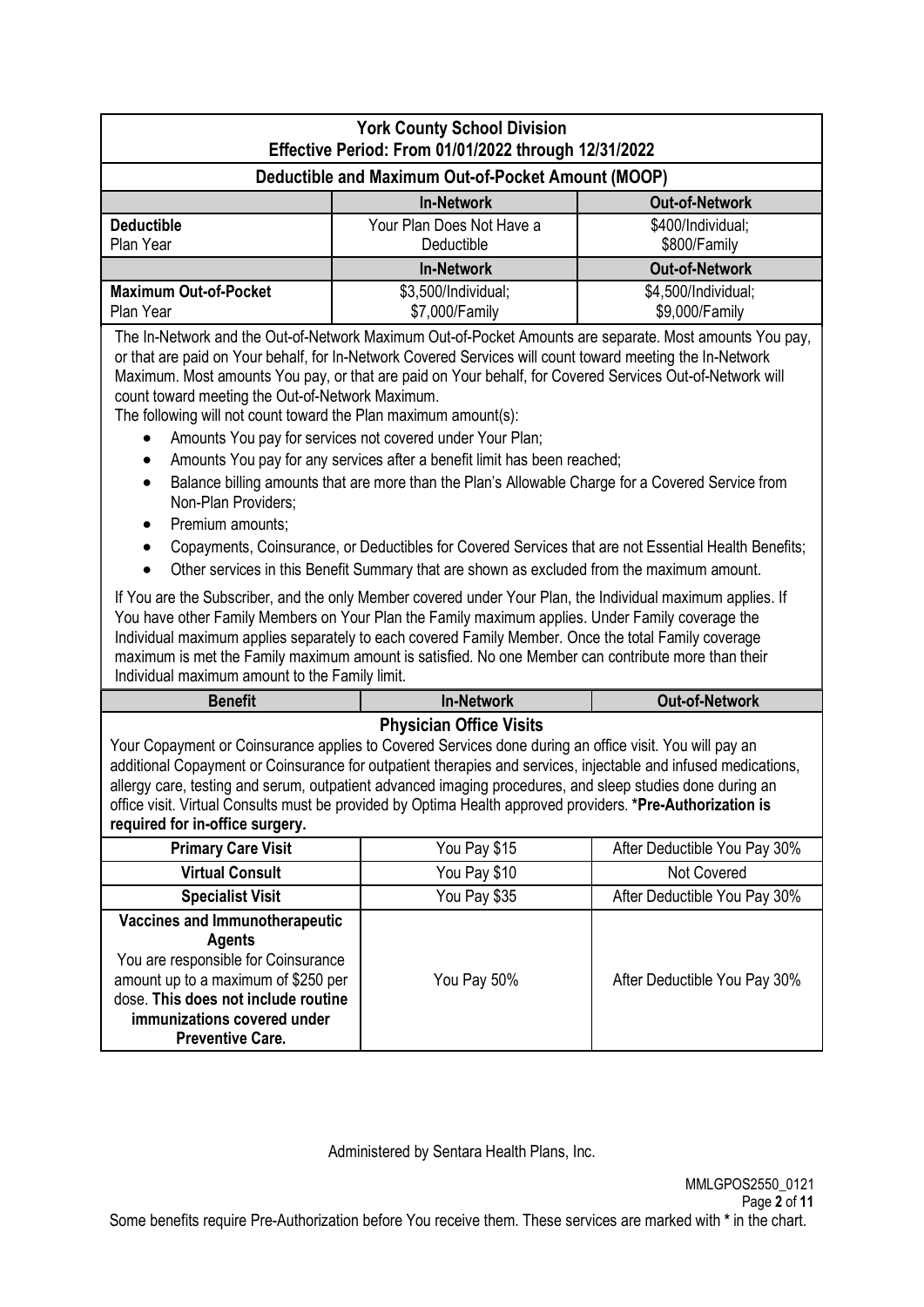| <b>Benefit</b>                                                                                                                                                                                            | <b>In-Network</b>                                                                                      | <b>Out-of-Network</b>                                   |  |  |                                  |  |
|-----------------------------------------------------------------------------------------------------------------------------------------------------------------------------------------------------------|--------------------------------------------------------------------------------------------------------|---------------------------------------------------------|--|--|----------------------------------|--|
|                                                                                                                                                                                                           | <b>Preventive Care</b>                                                                                 |                                                         |  |  |                                  |  |
|                                                                                                                                                                                                           | Recommended Preventive Care Services are covered at no cost sharing when received from In-Network Plan |                                                         |  |  |                                  |  |
| Providers. You may still have to pay an office visit Copayment or Coinsurance when You receive preventive care.<br>Please use the following link for a complete list of covered preventive care services: |                                                                                                        |                                                         |  |  |                                  |  |
| https://www.healthcare.gov/what-are-my-preventive-care-benefits/                                                                                                                                          |                                                                                                        |                                                         |  |  |                                  |  |
| Recommended exams, screenings,                                                                                                                                                                            |                                                                                                        |                                                         |  |  |                                  |  |
| tests, immunizations, and other                                                                                                                                                                           | No Charge                                                                                              | After Deductible You Pay 30%                            |  |  |                                  |  |
| services                                                                                                                                                                                                  |                                                                                                        |                                                         |  |  |                                  |  |
|                                                                                                                                                                                                           | <b>Outpatient Therapies and Services</b>                                                               |                                                         |  |  |                                  |  |
| You Pay a Copayment or Coinsurance amount for each visit for services done in a Physician's office, a free-                                                                                               |                                                                                                        |                                                         |  |  |                                  |  |
| standing outpatient facility, a Hospital outpatient facility, or at home as part of Your Skilled Home Health Care                                                                                         |                                                                                                        |                                                         |  |  |                                  |  |
| Services benefit. Visit limits for physical, occupational, and speech therapy will not apply if You get that care as<br>part of a treatment plan for Autism Spectrum Disorder.                            |                                                                                                        |                                                         |  |  |                                  |  |
| <b>Occupational and Physical</b>                                                                                                                                                                          |                                                                                                        |                                                         |  |  |                                  |  |
| Therapy*                                                                                                                                                                                                  |                                                                                                        |                                                         |  |  |                                  |  |
| Services limited to 30 combined visits                                                                                                                                                                    | You Pay \$25                                                                                           | After Deductible You Pay 30%                            |  |  |                                  |  |
| per Plan year combined for                                                                                                                                                                                |                                                                                                        |                                                         |  |  |                                  |  |
| rehabilitative and habilitative services.                                                                                                                                                                 |                                                                                                        |                                                         |  |  |                                  |  |
| Speech Therapy*                                                                                                                                                                                           |                                                                                                        |                                                         |  |  |                                  |  |
| Services limited to 30 visits per Plan<br>You Pay \$25<br>After Deductible You Pay 30%<br>year combined for rehabilitative and                                                                            |                                                                                                        |                                                         |  |  |                                  |  |
| habilitative services.                                                                                                                                                                                    |                                                                                                        |                                                         |  |  |                                  |  |
| <b>Cardiac Rehabilitation*</b><br>You Pay \$25<br>After Deductible You Pay 30%                                                                                                                            |                                                                                                        |                                                         |  |  |                                  |  |
|                                                                                                                                                                                                           |                                                                                                        |                                                         |  |  | <b>Pulmonary Rehabilitation*</b> |  |
| Services limited to 30 visits per Plan<br>You Pay \$25                                                                                                                                                    |                                                                                                        | After Deductible You Pay 30%                            |  |  |                                  |  |
| year.<br>Vascular Rehabilitation*                                                                                                                                                                         |                                                                                                        |                                                         |  |  |                                  |  |
| Services limited to 30 visits per Plan                                                                                                                                                                    | You Pay \$25                                                                                           | After Deductible You Pay 30%                            |  |  |                                  |  |
| year.                                                                                                                                                                                                     |                                                                                                        |                                                         |  |  |                                  |  |
| Vestibular Rehabilitation*                                                                                                                                                                                |                                                                                                        |                                                         |  |  |                                  |  |
| Services limited to 30 visits per Plan                                                                                                                                                                    | You Pay \$25                                                                                           | After Deductible You Pay 30%                            |  |  |                                  |  |
| year.                                                                                                                                                                                                     |                                                                                                        |                                                         |  |  |                                  |  |
|                                                                                                                                                                                                           | <b>IV Infusion Therapy</b><br>No Charge<br>After Deductible You Pay 30%                                |                                                         |  |  |                                  |  |
|                                                                                                                                                                                                           | <b>PCP Office Visit</b><br>You Pay \$15                                                                | <b>PCP Office Visit</b><br>After Deductible You Pay 30% |  |  |                                  |  |
|                                                                                                                                                                                                           | <b>Specialist Office Visit</b>                                                                         | <b>Specialist Office Visit</b>                          |  |  |                                  |  |
| <b>Respiratory/Inhalation Therapy</b>                                                                                                                                                                     | You Pay \$35                                                                                           | After Deductible You Pay 30%                            |  |  |                                  |  |
|                                                                                                                                                                                                           | <b>Outpatient Facility</b>                                                                             | <b>Outpatient Facility</b>                              |  |  |                                  |  |
|                                                                                                                                                                                                           | After Deductible You Pay 30%<br>No Charge                                                              |                                                         |  |  |                                  |  |
|                                                                                                                                                                                                           | <b>PCP Office Visit</b><br>You Pay \$15                                                                | <b>PCP Office Visit</b>                                 |  |  |                                  |  |
| <b>Chemotherapy and Chemotherapy</b>                                                                                                                                                                      | After Deductible You Pay 30%<br><b>Specialist Office Visit</b>                                         |                                                         |  |  |                                  |  |
| Drugs*                                                                                                                                                                                                    | <b>Specialist Office Visit</b><br>You Pay \$35                                                         | After Deductible You Pay 30%                            |  |  |                                  |  |
|                                                                                                                                                                                                           | <b>Outpatient Facility</b>                                                                             | <b>Outpatient Facility</b>                              |  |  |                                  |  |
| No Charge<br>After Deductible You Pay 30%                                                                                                                                                                 |                                                                                                        |                                                         |  |  |                                  |  |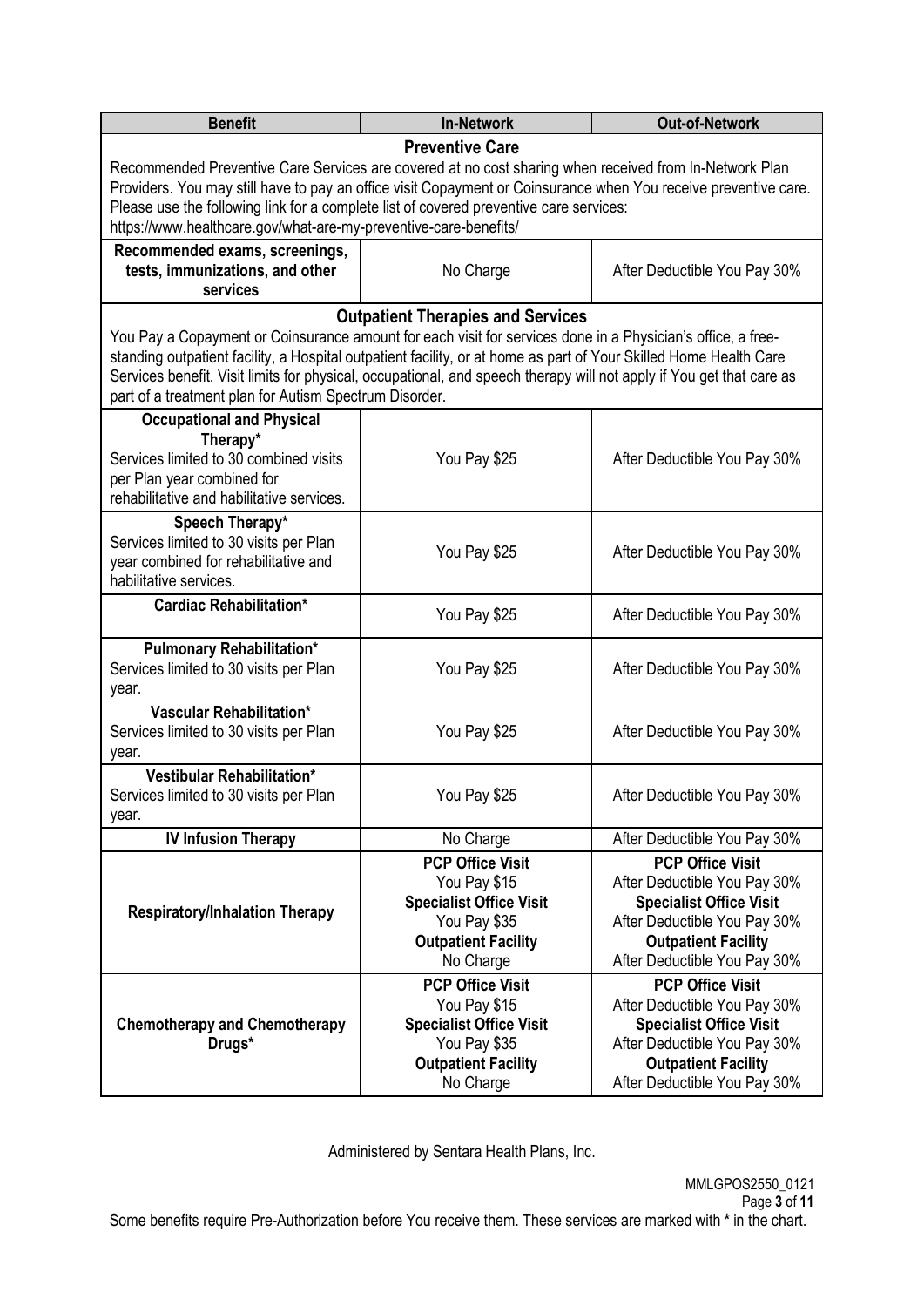| <b>Benefit</b>                                                                                                   | <b>In-Network</b>                                      | <b>Out-of-Network</b>                                   |  |  |  |
|------------------------------------------------------------------------------------------------------------------|--------------------------------------------------------|---------------------------------------------------------|--|--|--|
|                                                                                                                  | <b>PCP Office Visit</b><br>You Pay \$15                | <b>PCP Office Visit</b><br>After Deductible You Pay 30% |  |  |  |
|                                                                                                                  | <b>Specialist Office Visit</b>                         | <b>Specialist Office Visit</b>                          |  |  |  |
| Radiation Therapy*                                                                                               | You Pay \$35                                           | After Deductible You Pay 30%                            |  |  |  |
|                                                                                                                  | <b>Outpatient Facility</b>                             | <b>Outpatient Facility</b>                              |  |  |  |
|                                                                                                                  | No Charge                                              | After Deductible You Pay 30%                            |  |  |  |
| Pre-Authorized Injectable and                                                                                    |                                                        |                                                         |  |  |  |
| <b>Infused Medications*</b>                                                                                      |                                                        |                                                         |  |  |  |
| Includes injectable and infused                                                                                  |                                                        |                                                         |  |  |  |
| medications, biologics, and IV therapy                                                                           |                                                        |                                                         |  |  |  |
| medications that require Pre-                                                                                    | No Charge                                              | After Deductible You Pay 30%                            |  |  |  |
| Authorization. Office visit, outpatient                                                                          |                                                        |                                                         |  |  |  |
| facility, or home health Copayment or                                                                            |                                                        |                                                         |  |  |  |
| Coinsurance will also apply. Does not                                                                            |                                                        |                                                         |  |  |  |
| apply to Chemotherapy Drugs                                                                                      |                                                        |                                                         |  |  |  |
| <b>Outpatient Dialysis</b>                                                                                       |                                                        |                                                         |  |  |  |
| You Pay a Copayment or Coinsurance for each visit at any place of service. Coverage also includes home           |                                                        |                                                         |  |  |  |
| dialysis equipment and supplies.                                                                                 |                                                        |                                                         |  |  |  |
| <b>Dialysis Services</b>                                                                                         | You Pay \$25                                           | After Deductible You Pay 30%                            |  |  |  |
| <b>Outpatient Surgery</b>                                                                                        |                                                        |                                                         |  |  |  |
| You pay a Copayment or Coinsurance for services provided in a free-standing ambulatory surgery center or         |                                                        |                                                         |  |  |  |
| Hospital outpatient surgical facility.                                                                           |                                                        |                                                         |  |  |  |
| <b>Surgery Services*</b>                                                                                         | You Pay \$150                                          | After Deductible You Pay 30%                            |  |  |  |
|                                                                                                                  | <b>Outpatient Lab, Diagnostic, Imaging and Testing</b> |                                                         |  |  |  |
| You pay a Copayment or Coinsurance for services done in a free-standing outpatient facility or lab or a Hospital |                                                        |                                                         |  |  |  |
| outpatient facility or lab.                                                                                      |                                                        |                                                         |  |  |  |
| <b>Diagnostic Procedures</b>                                                                                     | No Charge                                              | After Deductible You Pay 30%                            |  |  |  |
| X-Ray                                                                                                            | No Charge                                              |                                                         |  |  |  |
| <b>Ultrasound</b>                                                                                                |                                                        | After Deductible You Pay 30%                            |  |  |  |
| <b>Doppler Studies</b>                                                                                           |                                                        |                                                         |  |  |  |
| <b>Lab Work</b>                                                                                                  | No Charge                                              | After Deductible You Pay 30%                            |  |  |  |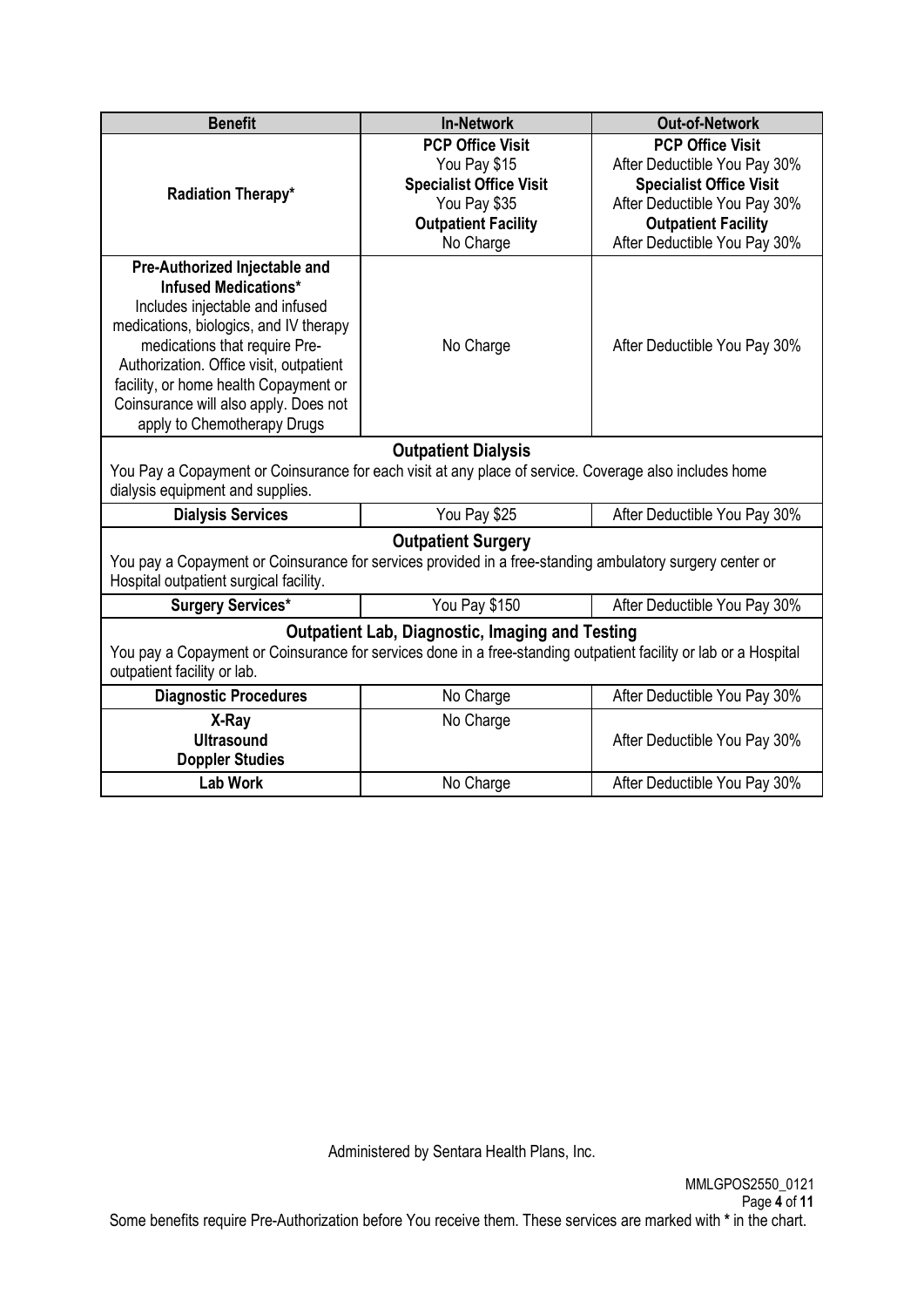| <b>Benefit</b>                                                                                                                                                                                                                                                          | <b>In-Network</b>                                                           | <b>Out-of-Network</b>        |  |  |  |
|-------------------------------------------------------------------------------------------------------------------------------------------------------------------------------------------------------------------------------------------------------------------------|-----------------------------------------------------------------------------|------------------------------|--|--|--|
|                                                                                                                                                                                                                                                                         | <b>Outpatient Advanced Imaging, Testing and Scans</b>                       |                              |  |  |  |
| You pay a Copayment or Coinsurance for services done in a Physician's office, a free-standing outpatient facility                                                                                                                                                       |                                                                             |                              |  |  |  |
| or a Hospital outpatient facility or lab.                                                                                                                                                                                                                               |                                                                             |                              |  |  |  |
| Magnetic Resonance Imaging (MRI)*<br><b>Magnetic Resonance Angiography</b><br>$(MRA)^*$                                                                                                                                                                                 |                                                                             |                              |  |  |  |
| <b>Positron Emission Tomography</b><br>$(PET)^*$                                                                                                                                                                                                                        |                                                                             |                              |  |  |  |
| <b>Computerized Axial Tomography</b><br>$(CT)^*$                                                                                                                                                                                                                        |                                                                             |                              |  |  |  |
| <b>Computerized Axial Tomography</b><br>Angiogram (CTA)*                                                                                                                                                                                                                | You Pay 20%                                                                 | After Deductible You Pay 30% |  |  |  |
| <b>Magnetic Resonance Spectroscopy</b><br>(MRS)                                                                                                                                                                                                                         |                                                                             |                              |  |  |  |
| <b>Single Photon Emission Computed</b><br><b>Tomography (SPECT)</b><br><b>Nuclear Cardiology</b><br><b>Sleep Studies*</b>                                                                                                                                               |                                                                             |                              |  |  |  |
|                                                                                                                                                                                                                                                                         | <b>Maternity Care</b>                                                       |                              |  |  |  |
| Includes prenatal care, delivery, and postpartum care and services, and home health visits. You must also pay<br>Your Inpatient Hospital Copayment or Coinsurance. Recommended preventive care services and screenings are<br>covered under preventive benefits.        |                                                                             |                              |  |  |  |
| You Pay No Charge for Global<br><b>Maternity Care</b><br>Copayment for delivering<br>*Pre-Authorization is required for<br>Obstetrician prenatal, delivery,<br>prenatal services<br>and postpartum services                                                             |                                                                             | After Deductible You Pay 30% |  |  |  |
| <b>Inpatient Services</b>                                                                                                                                                                                                                                               |                                                                             |                              |  |  |  |
|                                                                                                                                                                                                                                                                         | You Pay \$200 per day up to a                                               |                              |  |  |  |
| \$1,000 maximum Copayment per<br><b>Inpatient Hospital Services*</b><br>Admission                                                                                                                                                                                       |                                                                             | After Deductible You Pay 30% |  |  |  |
| Transplants*                                                                                                                                                                                                                                                            | You Pay \$200 per day up to a<br>\$1,000 maximum Copayment per<br>Admission |                              |  |  |  |
| <b>Skilled Nursing Facility Services*</b><br>Limited to a maximum of 100 days per<br>Plan year.                                                                                                                                                                         | No Charge                                                                   | After Deductible You Pay 30% |  |  |  |
|                                                                                                                                                                                                                                                                         | <b>Ambulance Services</b>                                                   |                              |  |  |  |
| Includes Emergency transportation, or non-Emergency transportation that is Medically Necessary and Pre-<br>Authorized. You pay Copayment or Coinsurance per transport each way.                                                                                         |                                                                             |                              |  |  |  |
| Air, Water, Ground Services<br>*Pre-Authorization is required for<br>non-emergency transportation.                                                                                                                                                                      | No Charge                                                                   | No Charge                    |  |  |  |
| <b>Emergency Services</b>                                                                                                                                                                                                                                               |                                                                             |                              |  |  |  |
| Includes Emergency Services, Physician services, Advanced Diagnostic Imaging, such as MRIs and CT scans,<br>other facility charges, such as diagnostic x-ray and lab services and medical supplies provided in an Emergency<br>Department In-Network or Out-of-Network. |                                                                             |                              |  |  |  |
| <b>Emergency Services</b>                                                                                                                                                                                                                                               | You Pay \$200                                                               | You Pay \$200                |  |  |  |
|                                                                                                                                                                                                                                                                         |                                                                             |                              |  |  |  |

Some benefits require Pre-Authorization before You receive them. These services are marked with **\*** in the chart.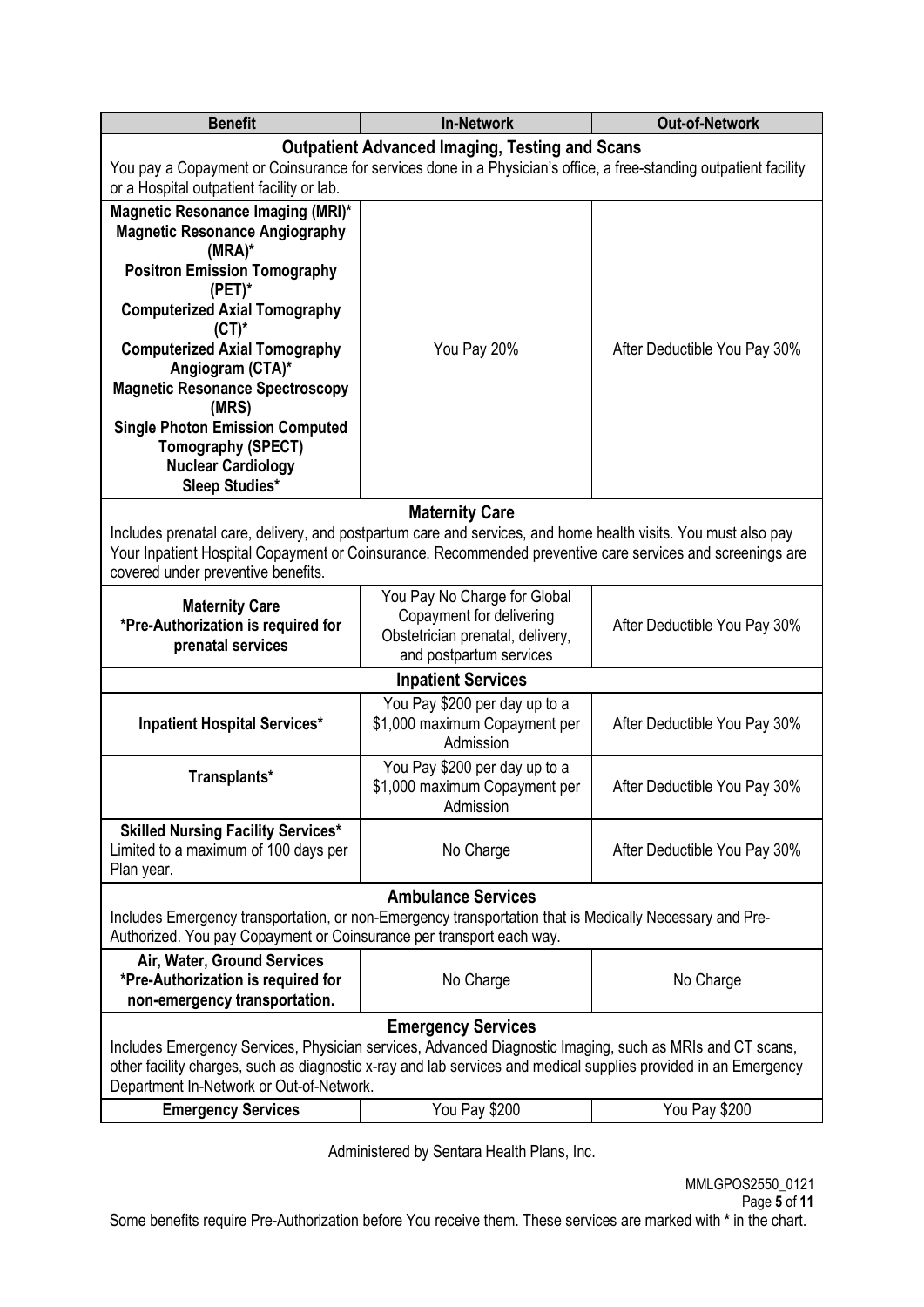| <b>Benefit</b>                                                                                                                                                                                                         | <b>In-Network</b>                                            | <b>Out-of-Network</b>                                        |  |  |  |  |  |
|------------------------------------------------------------------------------------------------------------------------------------------------------------------------------------------------------------------------|--------------------------------------------------------------|--------------------------------------------------------------|--|--|--|--|--|
| <b>Urgent Care Services</b>                                                                                                                                                                                            |                                                              |                                                              |  |  |  |  |  |
| Includes Urgent Care Services, Physician services, and other ancillary services received at an Urgent Care<br>facility. If You are transferred to an Emergency Department from an Urgent Care Center, You will pay the |                                                              |                                                              |  |  |  |  |  |
| Emergency Services Copayment or Coinsurance.                                                                                                                                                                           |                                                              |                                                              |  |  |  |  |  |
| <b>Urgent Care Services</b>                                                                                                                                                                                            | You Pay \$35<br>After Deductible You Pay 30%                 |                                                              |  |  |  |  |  |
|                                                                                                                                                                                                                        | <b>Mental Health and Substance Use Disorder Services</b>     |                                                              |  |  |  |  |  |
| Includes inpatient and outpatient services for the treatment of mental health and substance use disorders. *Pre-                                                                                                       |                                                              |                                                              |  |  |  |  |  |
| Authorization is required for Inpatient Services, partial hospitalization services, intensive outpatient<br>program (IOP) services, Transcranial Magnetic Stimulation (TMS), and electro-convulsive therapy. Virtual   |                                                              |                                                              |  |  |  |  |  |
| Consults must be furnished by approved Optima Health providers.                                                                                                                                                        |                                                              |                                                              |  |  |  |  |  |
|                                                                                                                                                                                                                        | You Pay \$200 per day up to a                                |                                                              |  |  |  |  |  |
| <b>Inpatient Services*</b>                                                                                                                                                                                             | \$1,000 maximum Copayment per                                | After Deductible You Pay 30%                                 |  |  |  |  |  |
|                                                                                                                                                                                                                        | Admission                                                    |                                                              |  |  |  |  |  |
| <b>Outpatient Office Visits</b>                                                                                                                                                                                        | You Pay \$15                                                 | After Deductible You Pay 30%                                 |  |  |  |  |  |
| <b>Virtual Consults</b>                                                                                                                                                                                                | You Pay \$10                                                 | Not Covered                                                  |  |  |  |  |  |
| <b>Other Outpatient Visits</b>                                                                                                                                                                                         | After Deductible You Pay 30%                                 |                                                              |  |  |  |  |  |
| (Facility/Freestanding Centers)                                                                                                                                                                                        |                                                              |                                                              |  |  |  |  |  |
| Includes supplies, equipment, and education. An annual diabetic eye exam is covered from an In-Network Plan                                                                                                            | <b>Diabetes Treatment</b>                                    |                                                              |  |  |  |  |  |
| Provider or a participating EyeMed Vision Services provider at the office visit Copayment or Coinsurance amount.                                                                                                       |                                                              |                                                              |  |  |  |  |  |
| Insulin Pumps*                                                                                                                                                                                                         | No Charge                                                    | After Deductible You Pay 30%                                 |  |  |  |  |  |
| Pump Infusion Sets and Supplies*                                                                                                                                                                                       | You Pay 20%<br>After Deductible You Pay 30%                  |                                                              |  |  |  |  |  |
| <b>Testing Supplies</b>                                                                                                                                                                                                |                                                              |                                                              |  |  |  |  |  |
| Includes test strips, lancets, lancet                                                                                                                                                                                  | Covered under the Plan's                                     | Covered under the Plan's                                     |  |  |  |  |  |
| devices, blood glucose monitors and<br>control solution.                                                                                                                                                               | <b>Prescription Drug Benefit</b>                             | <b>Prescription Drug Benefit</b>                             |  |  |  |  |  |
| *Pre-Authorization is required for                                                                                                                                                                                     |                                                              |                                                              |  |  |  |  |  |
| talking blood glucose monitors                                                                                                                                                                                         |                                                              |                                                              |  |  |  |  |  |
| Insulin, Needles, Syringes                                                                                                                                                                                             | Covered under the Plan's                                     | Covered under the Plan's                                     |  |  |  |  |  |
|                                                                                                                                                                                                                        | <b>Prescription Drug Benefit</b>                             | <b>Prescription Drug Benefit</b>                             |  |  |  |  |  |
| <b>Outpatient Self-Management</b><br><b>Training, Education, Nutritional</b>                                                                                                                                           | No Charge                                                    | After Deductible You Pay 30%                                 |  |  |  |  |  |
| <b>Therapy</b>                                                                                                                                                                                                         |                                                              |                                                              |  |  |  |  |  |
| <b>Prosthetic Limb Replacement</b>                                                                                                                                                                                     |                                                              |                                                              |  |  |  |  |  |
| <b>Prosthetic Devices and</b>                                                                                                                                                                                          |                                                              |                                                              |  |  |  |  |  |
| Components, repair, fitting,                                                                                                                                                                                           | You Pay 20%                                                  | After Deductible You Pay 30%                                 |  |  |  |  |  |
|                                                                                                                                                                                                                        | replacement, adjustment.*                                    |                                                              |  |  |  |  |  |
| <b>Autism Spectrum Disorder</b>                                                                                                                                                                                        |                                                              |                                                              |  |  |  |  |  |
| Includes diagnosis and treatment of Autism Spectrum Disorder.                                                                                                                                                          |                                                              |                                                              |  |  |  |  |  |
| Autism Spectrum Disorder*                                                                                                                                                                                              | Cost sharing determined by the<br>type and place of service. | Cost sharing determined by the<br>type and place of service. |  |  |  |  |  |
|                                                                                                                                                                                                                        |                                                              |                                                              |  |  |  |  |  |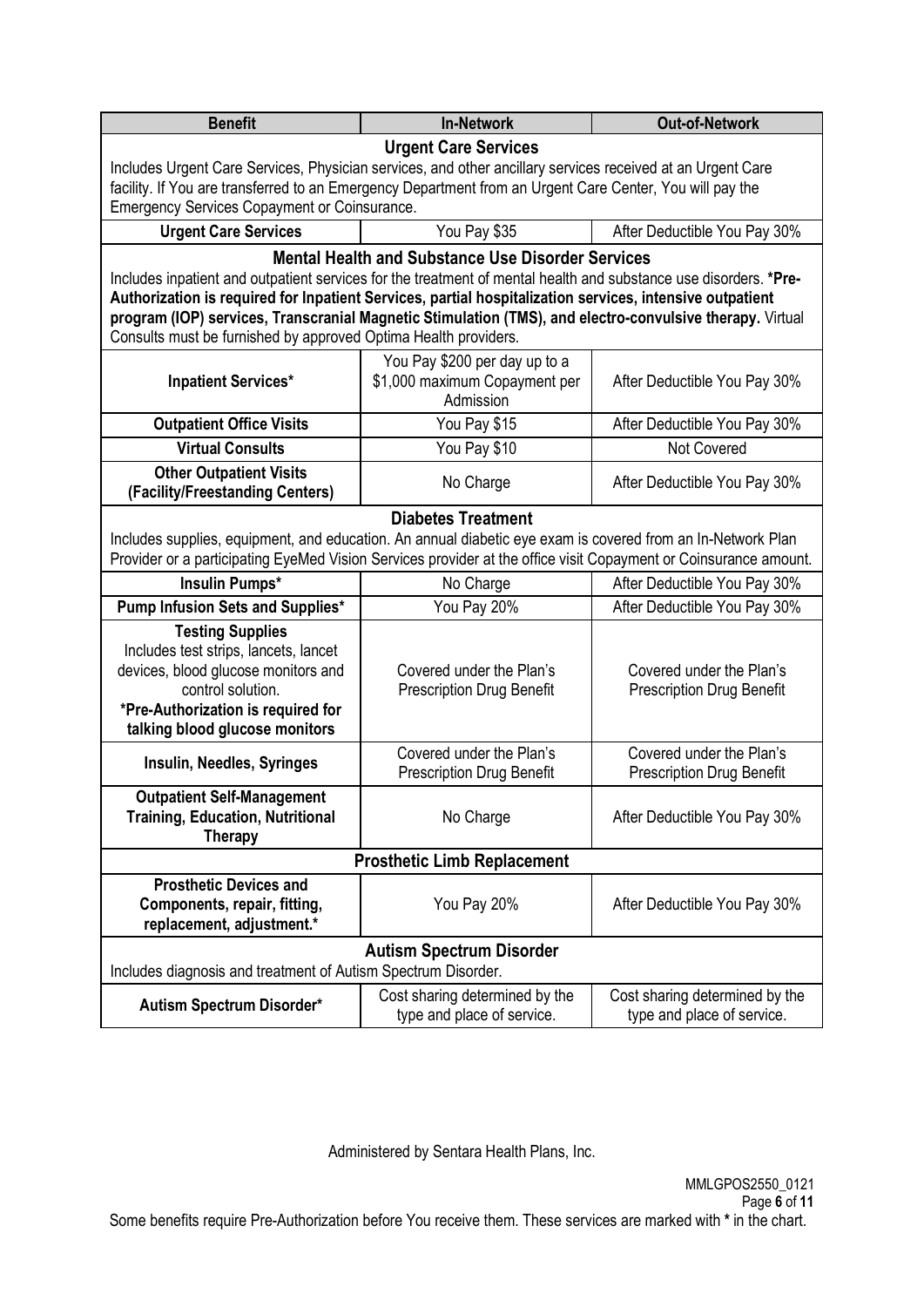| <b>Benefit</b>                                                                                                                                                                                                      | <b>Out-of-Network</b>                                                                                                                                                                                                                                                                                                                                                                                                                    |                                                                 |  |  |  |
|---------------------------------------------------------------------------------------------------------------------------------------------------------------------------------------------------------------------|------------------------------------------------------------------------------------------------------------------------------------------------------------------------------------------------------------------------------------------------------------------------------------------------------------------------------------------------------------------------------------------------------------------------------------------|-----------------------------------------------------------------|--|--|--|
|                                                                                                                                                                                                                     | <b>Durable Medical Equipment (DME) and Supplies</b>                                                                                                                                                                                                                                                                                                                                                                                      |                                                                 |  |  |  |
| DME, Orthopedic Devices,<br><b>Prosthetic Appliances, Devices</b><br>*Pre-Authorization is required for<br>items over \$750<br>*Pre-Authorization is required for<br>repair, replacement and rental<br>items.       | You Pay 20%                                                                                                                                                                                                                                                                                                                                                                                                                              | After Deductible You Pay 30%                                    |  |  |  |
|                                                                                                                                                                                                                     | <b>Early Intervention Services</b>                                                                                                                                                                                                                                                                                                                                                                                                       |                                                                 |  |  |  |
| For Dependent children from birth to age three.                                                                                                                                                                     |                                                                                                                                                                                                                                                                                                                                                                                                                                          |                                                                 |  |  |  |
| Speech and language therapy,<br><b>Occupational therapy, Physical</b><br>therapy, Assistive technology<br>services and devices. *                                                                                   | Cost sharing determined by the<br>type and place of service.                                                                                                                                                                                                                                                                                                                                                                             | Cost sharing determined by the<br>type and place of service.    |  |  |  |
|                                                                                                                                                                                                                     | <b>Home Health Care</b>                                                                                                                                                                                                                                                                                                                                                                                                                  |                                                                 |  |  |  |
| Includes skilled home health care services for home bound Members. You will also pay a separate Copayment or<br>Coinsurance for therapies and infused medications received at home                                  |                                                                                                                                                                                                                                                                                                                                                                                                                                          |                                                                 |  |  |  |
| Home Health Care*                                                                                                                                                                                                   |                                                                                                                                                                                                                                                                                                                                                                                                                                          |                                                                 |  |  |  |
| Limited to a maximum of 100 visits per<br>Plan year.                                                                                                                                                                | You Pay 20%                                                                                                                                                                                                                                                                                                                                                                                                                              | After Deductible You Pay 30%                                    |  |  |  |
| <b>Private Duty Nursing*</b><br>Covered in the home limited to 16<br>hours per calendar year                                                                                                                        | You Pay 20%                                                                                                                                                                                                                                                                                                                                                                                                                              | After Deductible You Pay 30%                                    |  |  |  |
|                                                                                                                                                                                                                     | <b>Hospice Care</b>                                                                                                                                                                                                                                                                                                                                                                                                                      |                                                                 |  |  |  |
| Hospice Care*                                                                                                                                                                                                       | No Charge                                                                                                                                                                                                                                                                                                                                                                                                                                | After Deductible You Pay 30%                                    |  |  |  |
|                                                                                                                                                                                                                     | <b>Vision Care</b>                                                                                                                                                                                                                                                                                                                                                                                                                       |                                                                 |  |  |  |
| Optima Health contracts with EyeMed Vision Services to administer this benefit. Services must be received from<br>EyeMed providers.                                                                                 |                                                                                                                                                                                                                                                                                                                                                                                                                                          |                                                                 |  |  |  |
| Includes a routine eye examination,<br>refraction, and materials including<br>lenses or contact lenses once every<br>12 months from a Participating<br>EyeMed Provider. Frames are<br>covered once every 24 months. | <b>Examinations</b><br>You Pay \$15<br>Contact lens examinations require<br>the eye examination Copayment<br>plus the difference between the<br>contact lens examination cost and<br>the eyeglass examination cost.<br><b>Materials</b><br>Lenses (single, vision, bifocal,<br>trifocal) covered in full.<br>Frames covered in full up to \$130<br>retail.<br>Contact lenses (in lieu of glasses)<br>covered in full up to \$130 retail. | Members will be reimbursed up to<br>\$30 for an eye examination |  |  |  |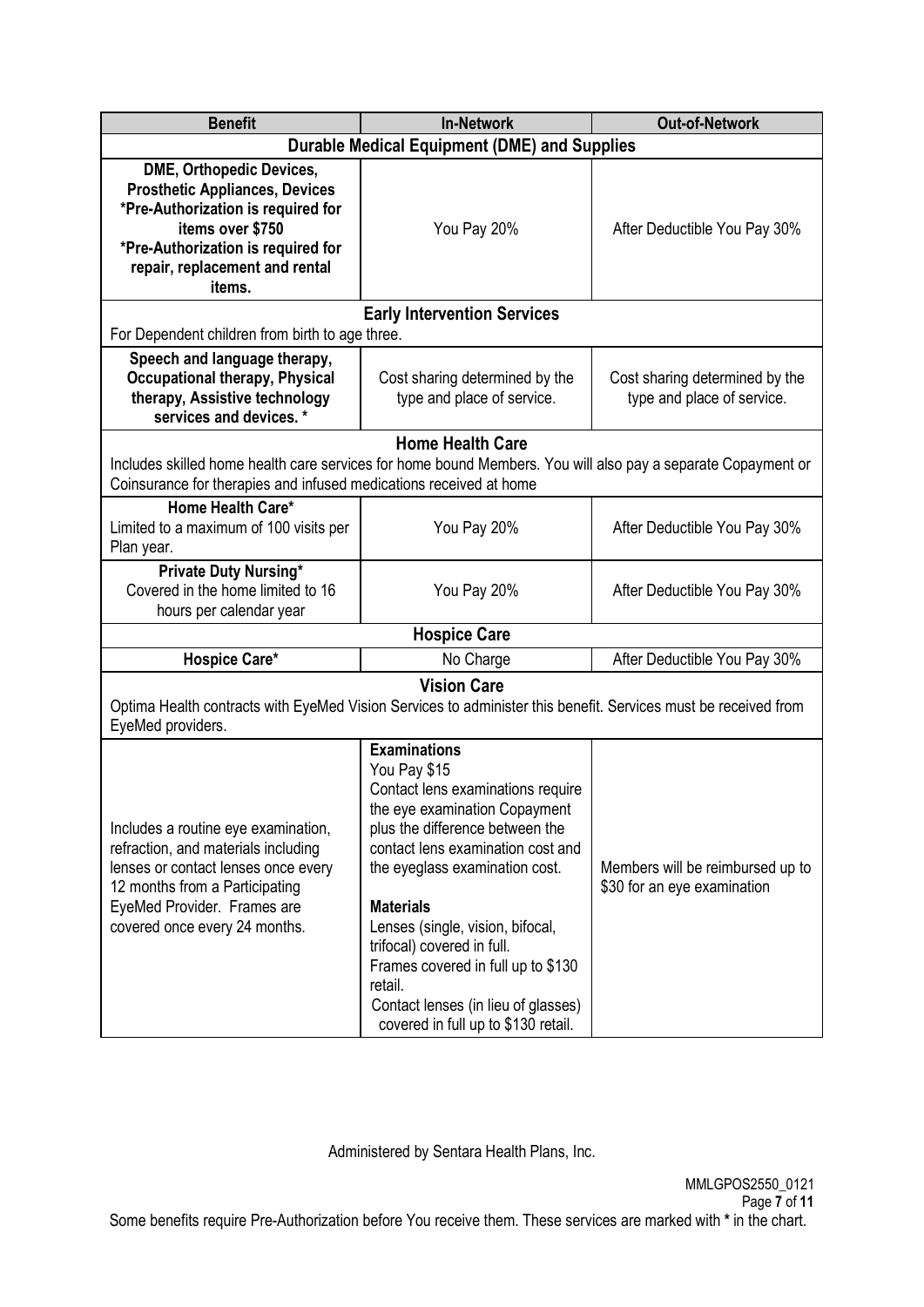| <b>Benefit</b>                                                                                                             | <b>Out-of-Network</b>                                           |                                                                 |  |  |  |
|----------------------------------------------------------------------------------------------------------------------------|-----------------------------------------------------------------|-----------------------------------------------------------------|--|--|--|
|                                                                                                                            | <b>Reconstructive Breast Surgery</b>                            |                                                                 |  |  |  |
| Includes Covered Services for Members who have had a mastectomy.                                                           |                                                                 |                                                                 |  |  |  |
| <b>Surgery and Reconstruction*</b>                                                                                         |                                                                 |                                                                 |  |  |  |
| Prostheses*                                                                                                                | Cost sharing is determined by the                               | Cost sharing is determined by the                               |  |  |  |
| <b>Physical Complications*</b><br>Lymphedema*                                                                              | type and place of service.                                      | type and place of service.                                      |  |  |  |
|                                                                                                                            | <b>Infertility Services</b>                                     |                                                                 |  |  |  |
| Includes limited services, for Members only, to diagnose and treat underlying medical conditions resulting in              |                                                                 |                                                                 |  |  |  |
| Infertility                                                                                                                |                                                                 |                                                                 |  |  |  |
| <b>Endometrial biopsies</b>                                                                                                |                                                                 |                                                                 |  |  |  |
| Limited to 2 per lifetime                                                                                                  |                                                                 |                                                                 |  |  |  |
| Semen analysis                                                                                                             |                                                                 |                                                                 |  |  |  |
| Limited to 2 per lifetime                                                                                                  |                                                                 |                                                                 |  |  |  |
| Hysterosalpingography                                                                                                      | Cost sharing is determined by the                               | Cost sharing is determined by the                               |  |  |  |
| Limited to 2 per lifetime                                                                                                  | type and place of service.                                      | type and place of service.                                      |  |  |  |
| Sims-Huhner test (smear)<br>Limited to 4 per lifetime                                                                      |                                                                 |                                                                 |  |  |  |
| <b>Diagnostic laparoscopy</b>                                                                                              |                                                                 |                                                                 |  |  |  |
| Limited to 1 per lifetime                                                                                                  |                                                                 |                                                                 |  |  |  |
|                                                                                                                            | <b>Clinical Trials</b>                                          |                                                                 |  |  |  |
| Includes "routine patient costs" for a Phase I, Phase II, Phase III, or Phase IV clinical trial that is conducted in       |                                                                 |                                                                 |  |  |  |
| relation to the prevention, detection, or treatment of cancer or other life-threatening disease or condition.              |                                                                 |                                                                 |  |  |  |
|                                                                                                                            | Cost sharing is determined by the                               | Cost sharing is determined by the                               |  |  |  |
| <b>Clinical Trial Services*</b>                                                                                            | type and place of service.                                      | type and place of service.                                      |  |  |  |
|                                                                                                                            | <b>Allergy Care</b>                                             |                                                                 |  |  |  |
| <b>Allergy Care, Testing, and Serum</b>                                                                                    | Cost sharing is determined by the                               | After Deductible You Pay 30%                                    |  |  |  |
|                                                                                                                            | type and place of service.                                      |                                                                 |  |  |  |
|                                                                                                                            | <b>Telemedicine Services</b>                                    |                                                                 |  |  |  |
| Includes the use of interactive audio, video, or other electronic media used for the purpose of diagnosis,                 |                                                                 |                                                                 |  |  |  |
| consultation, or treatment. Your out-of-pocket Deductible, Copayment, or Coinsurance amounts will not exceed               |                                                                 |                                                                 |  |  |  |
| the Deductible, Copayment or Coinsurance amount You would have paid if the same services were provided                     |                                                                 |                                                                 |  |  |  |
| through face-to-face diagnosis, consultation, or treatment.                                                                |                                                                 |                                                                 |  |  |  |
| <b>Telemedicine Services</b>                                                                                               | Cost sharing is determined by the<br>type and place of service. | Cost sharing is determined by the<br>type and place of service. |  |  |  |
|                                                                                                                            |                                                                 |                                                                 |  |  |  |
| <b>Chiropractic Care</b><br>Optima Health contracts with American Specialty Health Group (ASH) to administer this benefit. |                                                                 |                                                                 |  |  |  |
| <b>Chiropractic Care Rider</b>                                                                                             |                                                                 |                                                                 |  |  |  |
| Pre-Authorization is required by                                                                                           |                                                                 |                                                                 |  |  |  |
| ASH for all Chiropractic services.                                                                                         |                                                                 |                                                                 |  |  |  |
| Maximum number of visits 30 per                                                                                            |                                                                 |                                                                 |  |  |  |
| Calendar year. This benefit also                                                                                           | You Pay \$25                                                    | After Deductible You Pay 30%                                    |  |  |  |
| includes coverage of Chiropractic                                                                                          |                                                                 |                                                                 |  |  |  |
| appliances up to a maximum benefit of                                                                                      |                                                                 |                                                                 |  |  |  |
| 1 appliance per Person per Calendar                                                                                        |                                                                 |                                                                 |  |  |  |
| year when medically necessary.                                                                                             |                                                                 |                                                                 |  |  |  |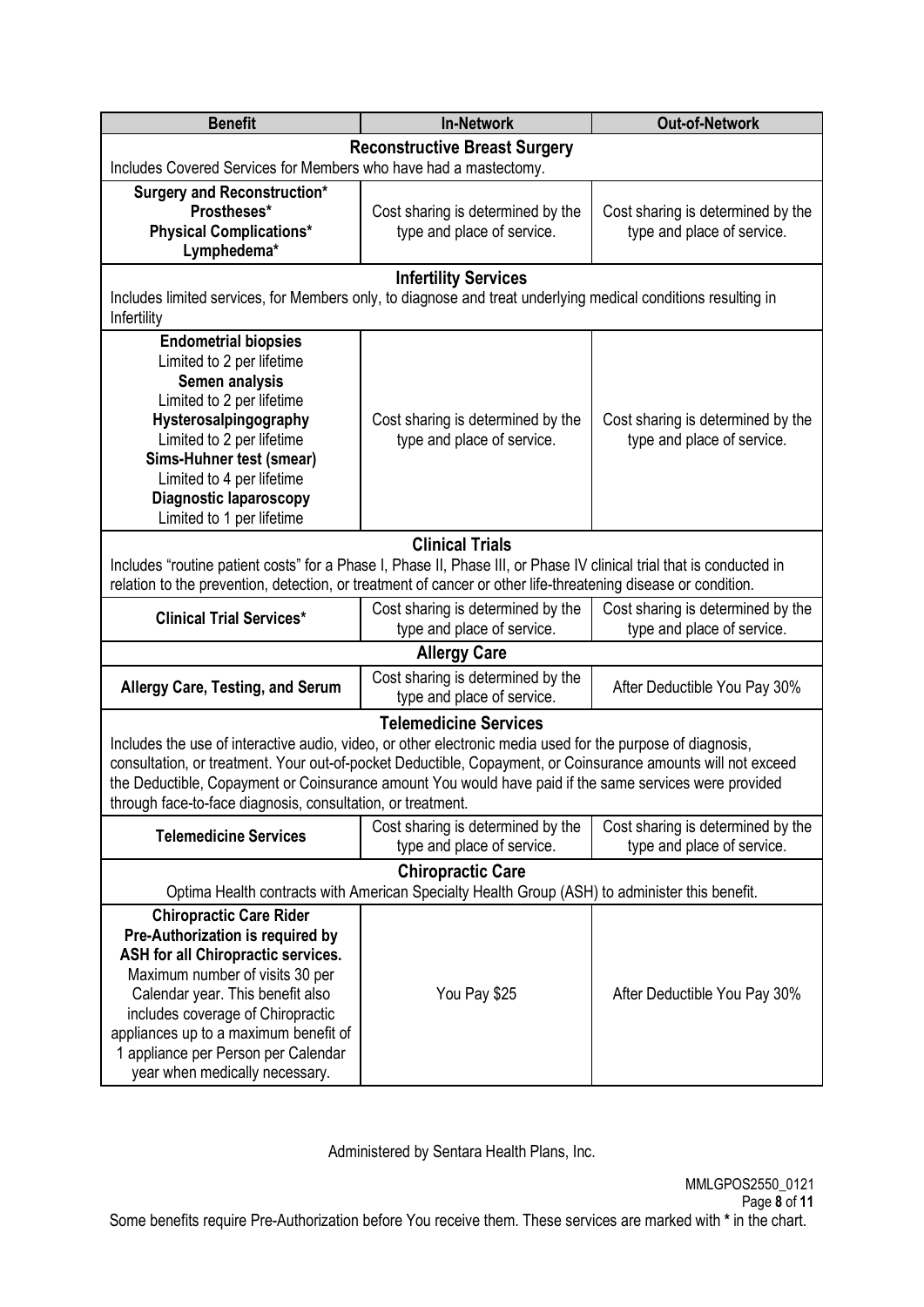| <b>Benefit</b>                                                                                                                  | <b>In-Network</b> | <b>Out-of-Network</b>        |
|---------------------------------------------------------------------------------------------------------------------------------|-------------------|------------------------------|
| <b>Wigs</b><br>Reimbursement for wigs in conjunction<br>with chemotherapy. Coverage is<br>limited to 3 units per Calendar year. | You Pay 20%       | After Deductible You Pay 30% |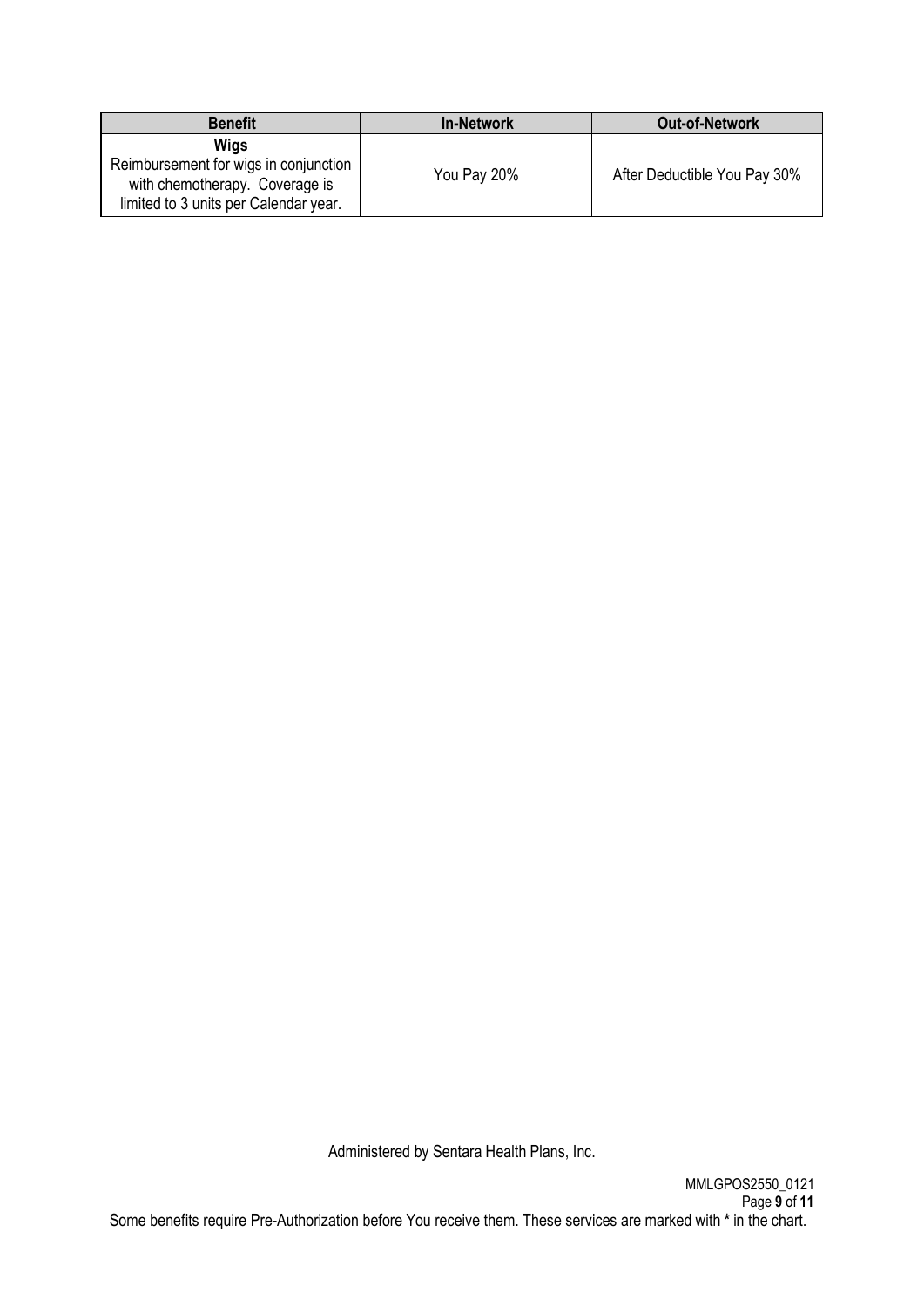### **Notice/Notes/Terms & Conditions:**

Dependent Children enrolled in the Plan are Covered until the end of year they turn 26.

This Plan does not have pre-existing condition exclusions.

This Plan does not have annual or lifetime dollar limits on Essential Health Benefits.

This is a group plan sponsored by Your employer. Your employer will pay the premium to us on Your behalf. Your employer will tell You how much You must contribute, if any, to the premium.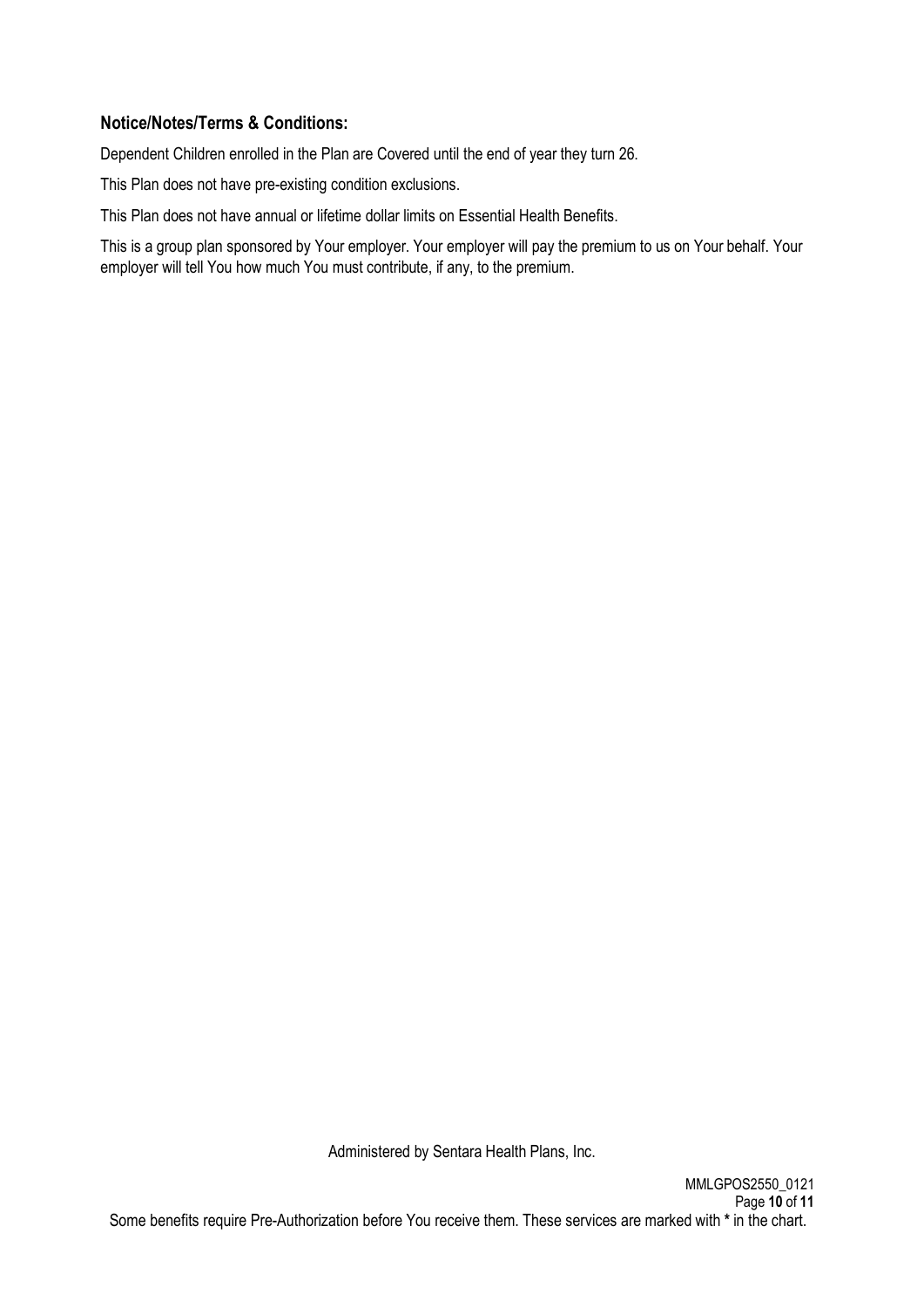# Need help in another language? Call us.

需要以其他语言获得帮助? 联系我们。

다른 언어로 도움이 필요하십니까? 저희에게 연락 해 주세요.

Quý vị cần được giúp đỡ bằng một ngôn ngữ khác? Hãy gọi cho chúng tôi.

Kailangan ng tulong sa ibang wika? Tawagan kami.

¿Necesita ayuda en algún otro idioma? Llámenos.

Saad łahgo át'éhígíí daa ts'í bee shíká a'doowoł nínízin. Nihich'i' hólne'.

1-855-687-6260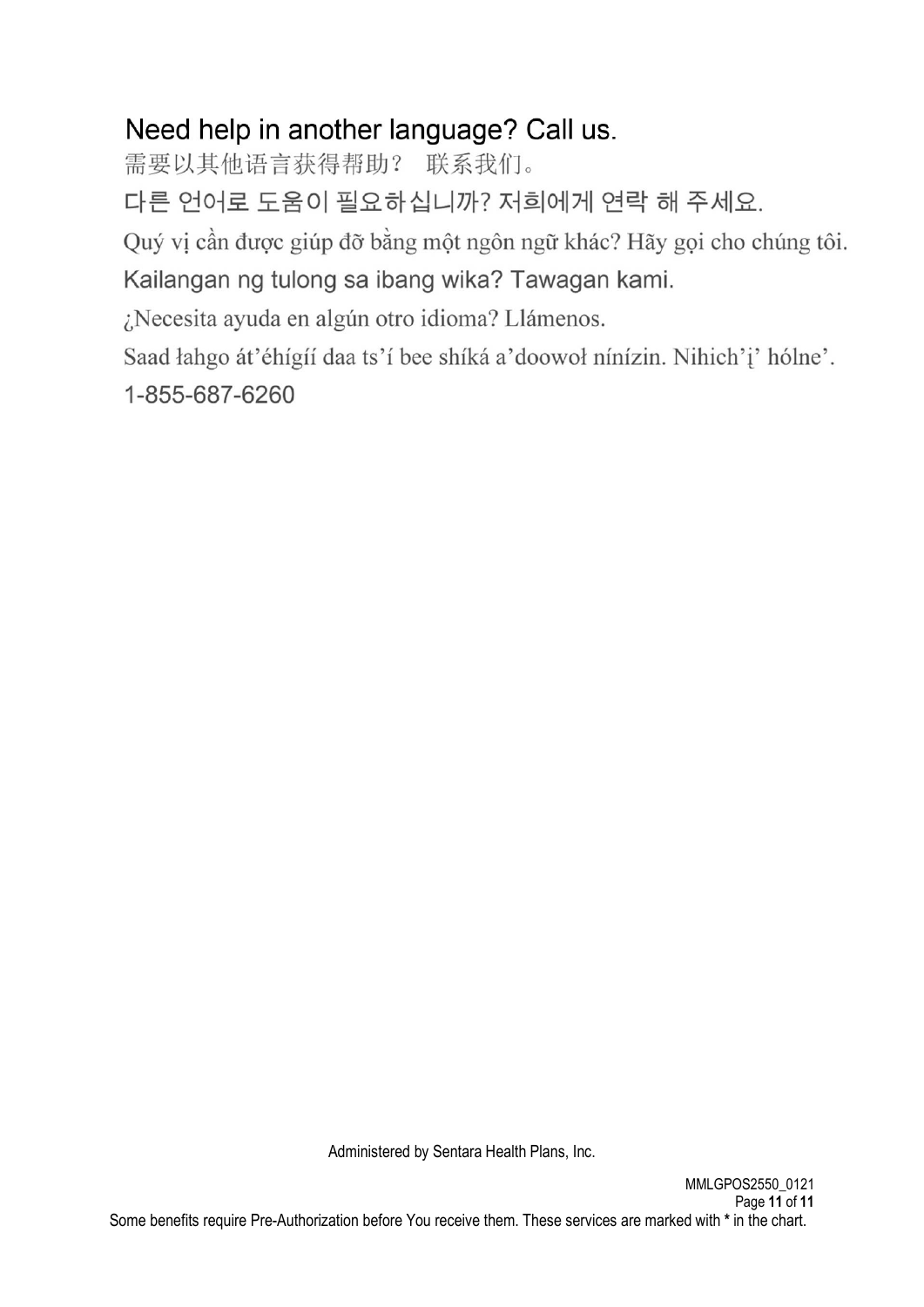**The Summary of Benefits and Coverage (SBC) document will help you choose a health [plan.](https://www.healthcare.gov/sbc-glossary/#plan) The SBC shows you how you and the [plan](https://www.healthcare.gov/sbc-glossary/#plan) would share the cost for covered health care services. NOTE: Information about the cost of this [plan](https://www.healthcare.gov/sbc-glossary/#plan) (called the [premium\)](https://www.healthcare.gov/sbc-glossary/#premium) will be provided separately. This is only a summary.** For more information about your coverage, or to get a copy of the complete terms of coverage, call 1-800-229-1199 or visit optimahealth.com and sign into the Member Portal. For general definitions of common terms, such as [allowed amount,](https://www.healthcare.gov/sbc-glossary/#allowed-amount) [balance billing,](https://www.healthcare.gov/sbc-glossary/#balance-billing) coinsurance, [copayment,](https://www.healthcare.gov/sbc-glossary/#copayment) [deductible,](https://www.healthcare.gov/sbc-glossary/#deductible) [provider,](https://www.healthcare.gov/sbc-glossary/#provider) or other underlined terms see the Glossary. You can view the Glossary at [https://www.healthcare.gov/sbc-glossary](http://www.healthcare.gov/sbc-glossary%20or%20call) or call 1-800-229-1199 to request a copy.

| <b>Important Questions</b>                                        | <b>Answers</b>                                                                                                                                                    | <b>Why This Matters</b>                                                                                                                                                                                                                                                                                                                                                                                                                                                             |
|-------------------------------------------------------------------|-------------------------------------------------------------------------------------------------------------------------------------------------------------------|-------------------------------------------------------------------------------------------------------------------------------------------------------------------------------------------------------------------------------------------------------------------------------------------------------------------------------------------------------------------------------------------------------------------------------------------------------------------------------------|
| What is the overall<br>deductible?                                | \$0/Individual or \$0/family In-Network<br>\$400/Individual or \$800/family Out-of-Network                                                                        | Generally, you must pay all of the costs from providers up to the deductible<br>amount before this plan begins to pay. If you have other family members on<br>the plan, each family member must meet their own individual deductible until<br>the total amount of deductible expenses paid by all family members meets the<br>overall family deductible.                                                                                                                            |
| Are there services covered<br>before you meet your<br>deductible? | Yes. Prescription drugs; most services that require<br>a copayment; and preventive care, vision, and<br>materials are covered before you meet your<br>deductible. | This plan covers some items and services even if you haven't yet met the<br>deductible amount. But a copayment or coinsurance may apply. For example<br>this plan covers certain preventive services without cost sharing and before<br>you meet your deductible. See a list of covered preventive services at<br>https://www.healthcare.gov/coverage/preventive-carebenefits/                                                                                                      |
| Are there other deductible<br>for specific services?              | No.                                                                                                                                                               | You don't have to meet deductibles for specific services.                                                                                                                                                                                                                                                                                                                                                                                                                           |
| What is the out-of-pocket<br>limit for this plan?                 | For In-Network \$3,500 person / \$7,000 family and<br>out-of-network-providers \$4,500 person / \$9,000<br>family                                                 | The out-of-pocket limit is the most you could pay in a year for covered<br>services. If you have other family members in this plan, they have to meet their<br>own out-of-pocket limit until the overall family out-of-pocket limit has been met.                                                                                                                                                                                                                                   |
| What is not included in the<br>out-of-pocket limit?               | <b>Premiums</b> , balance-billed charges, and health<br>care this plan doesn't cover.                                                                             | Even though you pay these expenses, they don't count toward the out-of-<br>pocket limit.                                                                                                                                                                                                                                                                                                                                                                                            |
| Will you pay less if you use a<br>network provider?               | Yes. See http://www.optimahealth.com or call<br>1-800-229-1199.                                                                                                   | This plan uses a provider network. You will pay less if you use a provider in<br>the plan's network. You will pay the most if you use an out-of-network provider,<br>and you might receive a bill from a provider for the difference between the<br>provider's charge and what your plan pays (balance billing). Be aware, your<br>network provider might use an out-of-network provider for some services (such<br>as lab work). Check with your provider before you get services. |
| Do you need a referral to see<br>a specialist?                    | No.                                                                                                                                                               | You can see the specialist you choose without a referral.                                                                                                                                                                                                                                                                                                                                                                                                                           |

A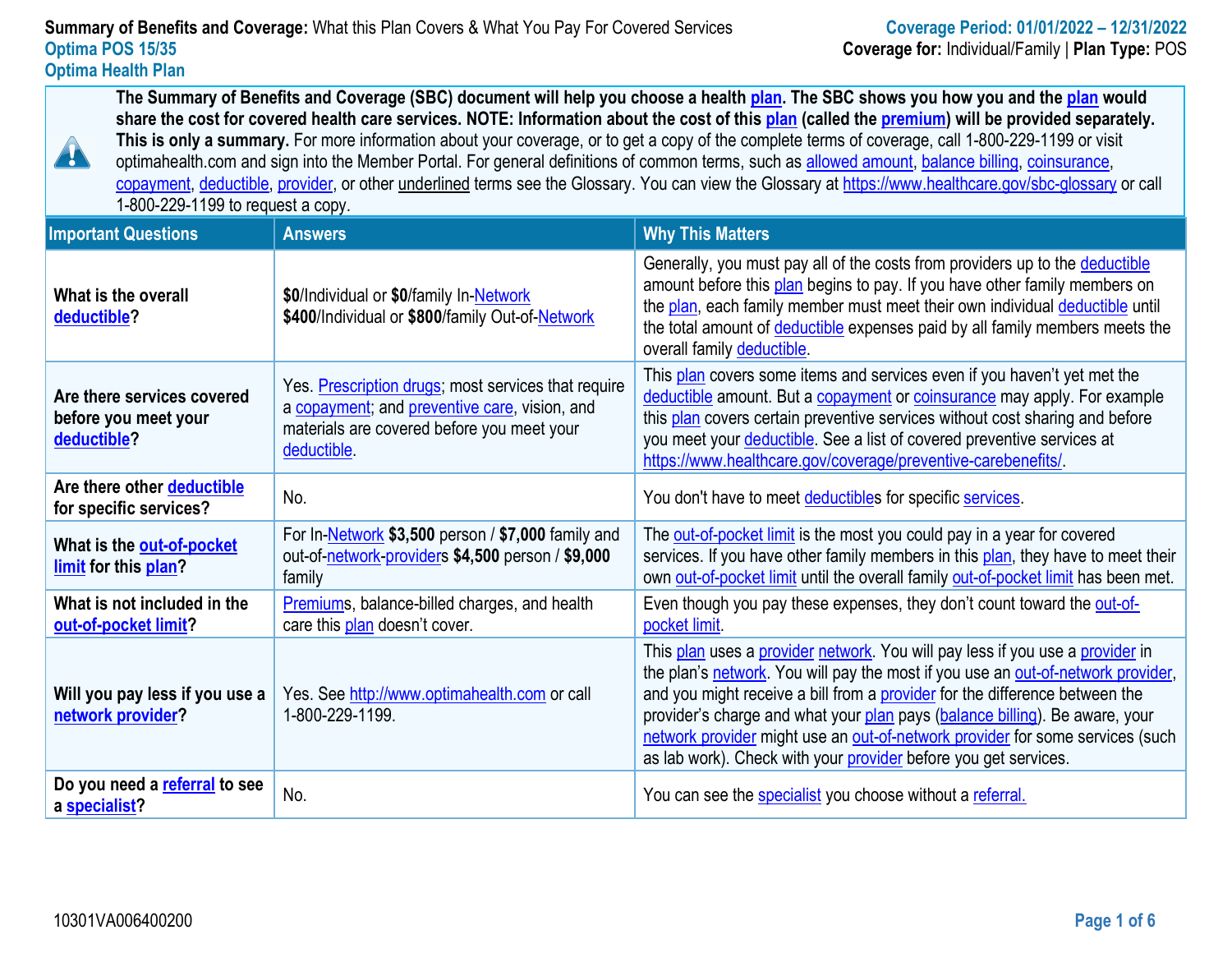$\blacktriangle$ 

All **[copayment](https://www.healthcare.gov/sbc-glossary/#copayment)** and **[coinsurance](https://www.healthcare.gov/sbc-glossary/#coinsurance)** costs shown in this chart are after your **[deductible](https://www.healthcare.gov/sbc-glossary/#deductible)** has been met, if a **[deductible](https://www.healthcare.gov/sbc-glossary/#deductible)** applies.

|                                                                                                                                                      | <b>What You Will Pay</b><br><b>Services You May</b><br><b>Common</b> |                                                                                             |                                                  | <b>Limitations, Exceptions, &amp; Other</b>                                                                                                                             |
|------------------------------------------------------------------------------------------------------------------------------------------------------|----------------------------------------------------------------------|---------------------------------------------------------------------------------------------|--------------------------------------------------|-------------------------------------------------------------------------------------------------------------------------------------------------------------------------|
| <b>Medical Event</b>                                                                                                                                 | <b>Need</b>                                                          | <b>In-Network</b><br>(You will pay the least)                                               | <b>Out-of-Network</b><br>(You will pay the most) | <b>Important Information</b>                                                                                                                                            |
|                                                                                                                                                      | Primary care visit to<br>treat an injury or<br>illness               | \$15 copayment                                                                              | 30% coinsurance                                  | None                                                                                                                                                                    |
| If you visit a health<br>care provider's office                                                                                                      | <b>Specialist</b> visit                                              | \$35 copayment                                                                              | 30% coinsurance                                  | None                                                                                                                                                                    |
| or clinic                                                                                                                                            | Preventive care/<br>screening/<br>immunization                       | No charge                                                                                   | 30% coinsurance                                  | You may have to pay for services that<br>aren't preventive. Ask your provider if the<br>services you need are preventive. Then<br>check what your plan will pay for.    |
|                                                                                                                                                      | Diagnostic test (x-ray,<br>blood work)                               | No charge                                                                                   | 30% coinsurance                                  | None                                                                                                                                                                    |
| If you have a test                                                                                                                                   | Imaging (CT/PET<br>scans, MRIs)                                      | 20% coinsurance                                                                             | 30% coinsurance                                  | Pre-authorization required.                                                                                                                                             |
| If you need drugs to<br>treat your illness or<br>condition<br>More information about<br>prescription drug<br>coverage is available at<br>optumrx.com | Generic Drugs (Tier 1)                                               | \$15 copayment 30-day retail<br>\$45 copayment 90-day retail<br>\$15 copayment mail order   | Not covered retail<br>Not covered mail order     | Prescription drug coverage is provided by<br>OptumRx. Please contact OptumRx<br>Member Services at 1-844-265-1719 or<br>their Pharmacy Help Desk at 1-844-368-<br>8731. |
|                                                                                                                                                      | Brand Drugs (Tier 2)                                                 | \$40 copayment 30-day retail<br>\$90 copayment 90-day retail<br>\$80 copayment mail order   | Not covered retail<br>Not covered mail order     |                                                                                                                                                                         |
|                                                                                                                                                      | Non-Preferred Drugs<br>(Tier 3)                                      | \$75 copayment 30-day retail<br>\$180 copayment 90-day retail<br>\$150 copayment mail order | Not covered retail<br>Not covered mail order     |                                                                                                                                                                         |
|                                                                                                                                                      | <b>Specialty drugs</b> (Tier<br>4)                                   | \$200 copayment 30-day retail<br>Not covered 90-day retail<br>Not covered mail order        | Not covered retail<br>Not covered mail order     |                                                                                                                                                                         |
| If you have outpatient<br>surgery                                                                                                                    | Facility fee (e.g.,<br>ambulatory surgery<br>center)                 | \$150 copayment                                                                             | 30% coinsurance                                  | Pre-authorization required.                                                                                                                                             |
|                                                                                                                                                      | Physician/surgeon<br>fees                                            | No charge                                                                                   | 30% coinsurance                                  | None                                                                                                                                                                    |

\* For more information about limitations and exceptions, see the plan or policy document at optimahealth.com **Page 2 of 6**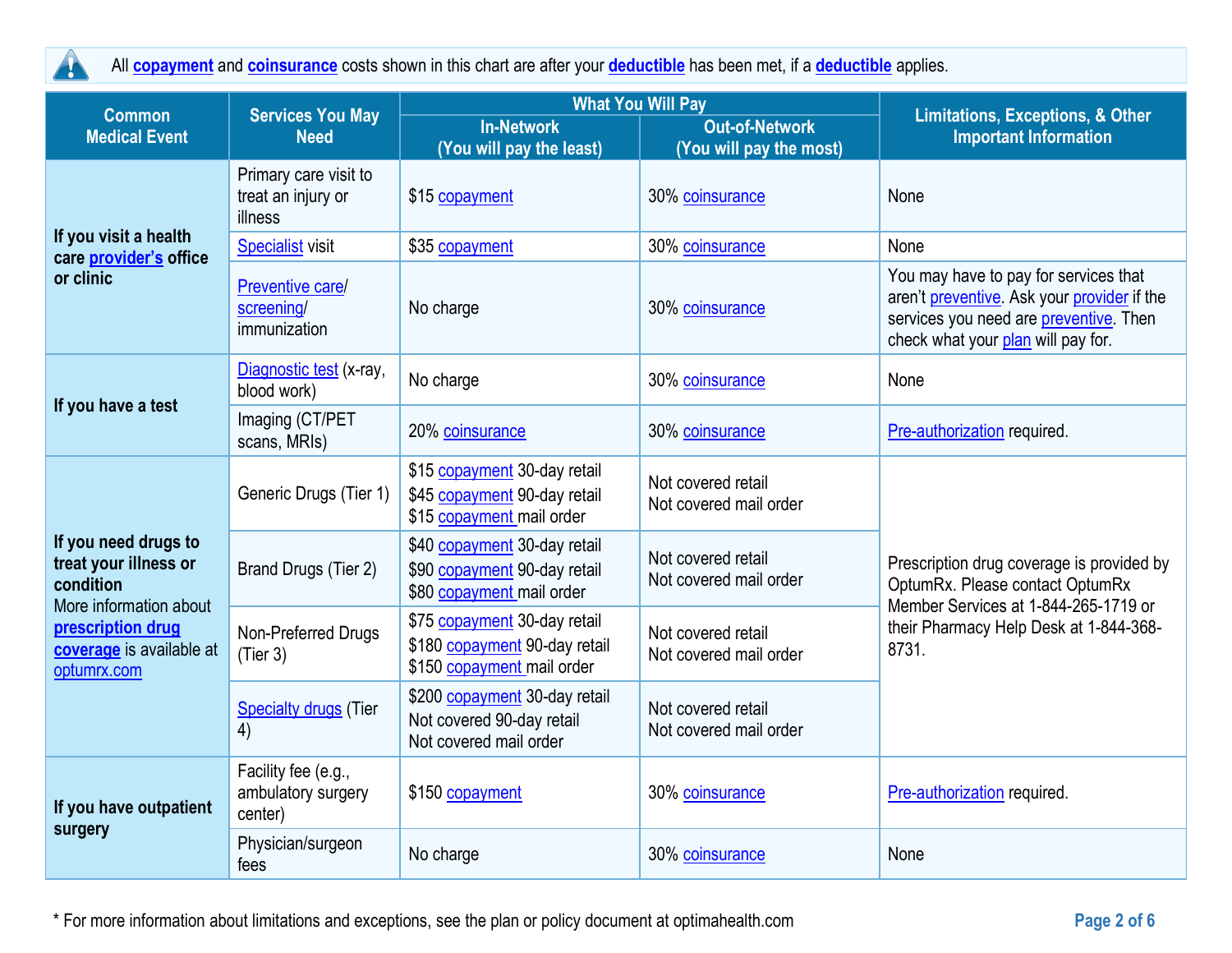| <b>What You Will Pay</b><br><b>Services You May</b><br><b>Common</b>    |                                              | <b>Limitations, Exceptions, &amp; Other</b>            |                                                  |                                                                                                                                                                                |
|-------------------------------------------------------------------------|----------------------------------------------|--------------------------------------------------------|--------------------------------------------------|--------------------------------------------------------------------------------------------------------------------------------------------------------------------------------|
| <b>Medical Event</b>                                                    | <b>Need</b>                                  | <b>In-Network</b><br>(You will pay the least)          | <b>Out-of-Network</b><br>(You will pay the most) | <b>Important Information</b>                                                                                                                                                   |
|                                                                         | <b>Emergency room care</b>                   | \$200 copayment                                        | \$200 copayment, deductible<br>does not apply    | None                                                                                                                                                                           |
| If you need immediate<br>medical attention                              | <b>Emergency medical</b><br>transportation   | No charge                                              | No charge; deductible does not<br>apply          | None                                                                                                                                                                           |
|                                                                         | <b>Urgent care</b>                           | \$35 copayment                                         | 30% coinsurance                                  | None                                                                                                                                                                           |
| If you have a hospital                                                  | Facility fee (e.g.,<br>hospital room)        | \$200 copayment/Day                                    | 30% coinsurance                                  | Pre-authorization required. \$1,000<br>maximum Copayment per Admission.                                                                                                        |
| stay                                                                    | Physician/surgeon<br>fees                    | No charge                                              | 30% coinsurance                                  | None                                                                                                                                                                           |
| If you need mental<br>health, behavioral                                | Outpatient services                          | \$15 copayment office visits<br>No charge other visits | 30% coinsurance                                  | Pre-authorization required for intensive<br>outpatient program, partial hospitalization<br>services, and electro-convulsive therapy,<br>and Transcranial Magnetic Stimulation. |
| health, or substance<br>abuse services                                  | Inpatient services                           | \$200 copayment/Day                                    | 30% coinsurance                                  | Pre-authorization required for all inpatient<br>services. \$1,000 maximum Copayment<br>per Admission.                                                                          |
|                                                                         | Office visits                                | No charge                                              | 30% coinsurance                                  | Pre-authorization required for prenatal                                                                                                                                        |
| If you are pregnant                                                     | Childbirth/delivery<br>professional services | No charge                                              | 30% coinsurance                                  | services. Cost sharing does not apply to<br>certain preventive services. Maternity care<br>may include tests and services described                                            |
|                                                                         | Childbirth/delivery<br>facility services     | \$200 copayment/Day                                    | 30% coinsurance                                  | elsewhere in this SBC (i.e. ultrasound).<br>\$1,000 maximum Copayment per<br>Admission.                                                                                        |
|                                                                         | Home health care                             | 20% coinsurance                                        | 30% coinsurance                                  | Pre-authorization required. 100 visits/plan<br>year.                                                                                                                           |
| If you need help<br>recovering or have<br>other special health<br>needs | <b>Rehabilitation services</b>               | PT/OT: \$25 copayment                                  | PT/OT: 30% coinsurance                           | Pre-authorization required. 30 visits/plan                                                                                                                                     |
|                                                                         | <b>Habilitation services</b>                 | Speech Therapy: \$25<br>copayment                      | Speech Therapy: 30%<br>coinsurance               | year for PT, OT. 30 visits/plan year for ST.<br><b>Combined Rehabilitation and Habilitation</b><br>services                                                                    |
|                                                                         | <b>Skilled nursing care</b>                  | No charge                                              | 30% coinsurance                                  | Pre-authorization required. 100 days/plan<br>year.                                                                                                                             |

\* For more information about limitations and exceptions, see the plan or policy document at optimahealth.com **Page 3 of 6**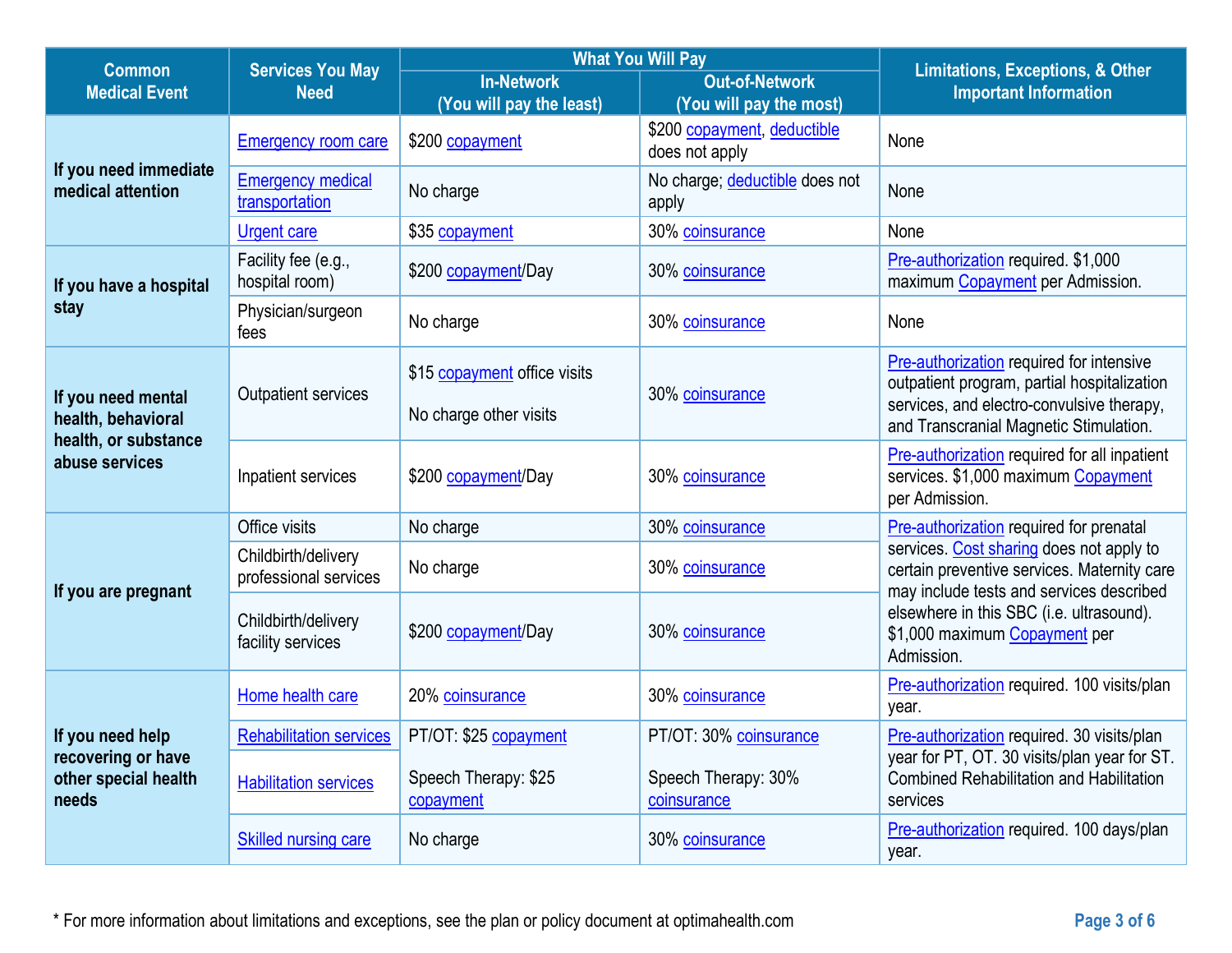| <b>Common</b>                             | <b>Services You May</b><br><b>Need</b> | <b>What You Will Pay</b>                                                                                                                                                                                                                                    | <b>Limitations, Exceptions, &amp; Other</b>      |                                                                                                                                                                                                                                                 |
|-------------------------------------------|----------------------------------------|-------------------------------------------------------------------------------------------------------------------------------------------------------------------------------------------------------------------------------------------------------------|--------------------------------------------------|-------------------------------------------------------------------------------------------------------------------------------------------------------------------------------------------------------------------------------------------------|
| <b>Medical Event</b>                      |                                        | <b>In-Network</b><br>(You will pay the least)                                                                                                                                                                                                               | <b>Out-of-Network</b><br>(You will pay the most) | <b>Important Information</b>                                                                                                                                                                                                                    |
|                                           | Durable medical<br>equipment           | 20% coinsurance                                                                                                                                                                                                                                             | 30% coinsurance                                  | <b>Pre-authorization required for single items</b><br>over \$750, all rental items, and repair and<br>replacement.                                                                                                                              |
|                                           | <b>Hospice services</b>                | No charge                                                                                                                                                                                                                                                   | 30% coinsurance                                  | Pre-authorization required.                                                                                                                                                                                                                     |
| If your child needs<br>dental or eye care | Children's eye exam                    | \$15 copayment/standard,<br>deductible does not apply                                                                                                                                                                                                       | \$30 Reimbursement, deductible<br>does not apply | Coverage limited to one exam/plan year<br>from participating EyeMed providers.                                                                                                                                                                  |
|                                           | Children's glasses                     | No charge contact lenses when<br>medically necessary, deductible<br>does not apply<br>\$130 allowance/frames and<br>contact lenses, deductible does<br>not apply<br>No charge/single, bifocal,<br>trifocal, lenticular lenses,<br>deductible does not apply | Not covered                                      | Contact lenses are in lieu of frames.<br>Coverage limited to one/plan year for<br>lenses and contact lenses and one/24<br>months for frames from participating<br>EyeMed providers. Additional charge may<br>apply for additional lens options. |
|                                           | Children's dental<br>check-up          | Not covered                                                                                                                                                                                                                                                 | Not covered                                      | None                                                                                                                                                                                                                                            |

#### **Excluded Services & Other Covered Services:**

| Services Your Plan Generally Does NOT Cover (Check your policy or plan document for more information and a list of any other excluded services.) |                                               |                            |  |  |  |  |  |
|--------------------------------------------------------------------------------------------------------------------------------------------------|-----------------------------------------------|----------------------------|--|--|--|--|--|
| • Acupuncture                                                                                                                                    | • Dental Care (Pediatric)                     | • Routine Foot Care        |  |  |  |  |  |
| • Bariatric Surgery                                                                                                                              | • Hearing Aids                                | • Weight Loss Programs     |  |  |  |  |  |
| Cosmetic Surgery                                                                                                                                 | • Long-term Care                              |                            |  |  |  |  |  |
| • Dental Care (Adult)                                                                                                                            |                                               |                            |  |  |  |  |  |
| Other Covered Services (Limitations may apply to these services. This isn't a complete list. Please see your plan document.)                     |                                               |                            |  |  |  |  |  |
| • Chiropractic Care                                                                                                                              | Non-emergency care when traveling outside the | • Private-duty Nursing     |  |  |  |  |  |
| • Infertility Treatment                                                                                                                          | U.S. (under out-of-network benefit)           | • Routine Eye Care (Adult) |  |  |  |  |  |

#### **Your Rights to Continue Coverage:**

For more information on your rights to continue coverage, contact the plan at 1-800-229-1199. There are agencies that can help if you want to continue your coverage after it ends. The contact information for those agencies is: Virginia State Corporation Commission, Life & Health Division, Bureau of Insurance, at 1-877-310-6560 or bureauofinsurance@scc.virginia.gov; the U.S. Department of Labor, Employee Benefits Security Administration at 1-866-444-3272 orwww.dol.gov/ebsa/healthreform; or the U.S. Department of Health and Human Services at 1-877-267-2323 x61565 or www.cciio.cms.gov. Other coverage options may be available to you too, including

\* For more information about limitations and exceptions, see the plan or policy document at optimahealth.com **Page 4 of 6**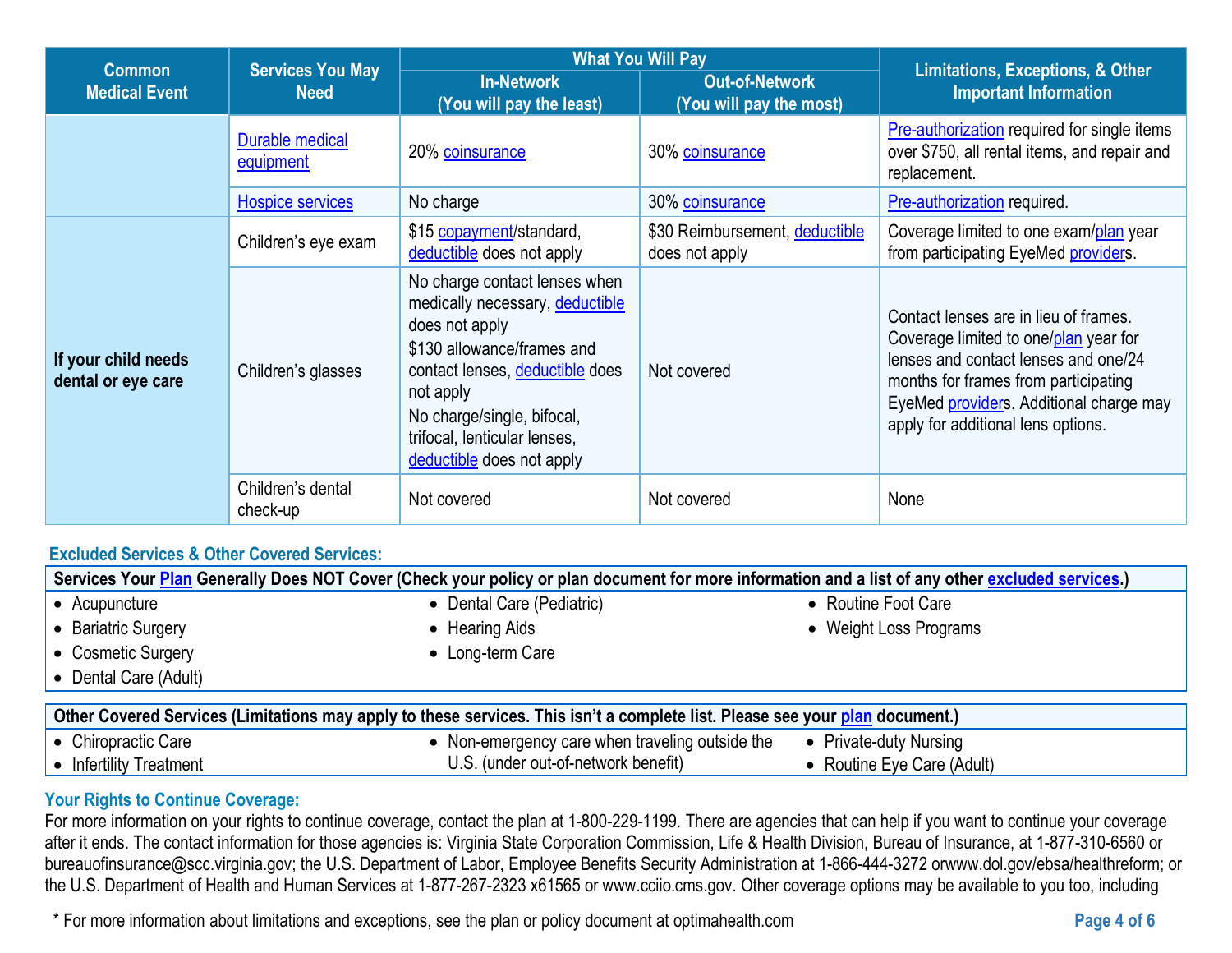buying individual insurance coverage through the Health Insurance Marketplace. For more information about the Marketplace, visit www.HealthCare.gov or call 1-800- 318-2596. Other coverage options may be available to you too, including buying individual insurance coverage through the Health Insurance [Marketplace.](https://www.healthcare.gov/sbc-glossary/#plan) For more information about the [Marketplace,](https://www.healthcare.gov/sbc-glossary/#Market%20place) visit [www.healthcare.gov](https://www.healthcare.gov/sbc-glossary/#plan) or call 1-800-318-2596.

Your Grievance and Appeals Rights: There are agencies that can help if you have a complaint against your [plan](https://www.healthcare.gov/sbc-glossary/#plan) for a denial of a [claim.](https://www.healthcare.gov/sbc-glossary/#claim) This complaint is called a [grievance](https://www.healthcare.gov/sbc-glossary/#grievance) or [appeal.](https://www.healthcare.gov/sbc-glossary/#appeal) For more information about your rights, look at the explanation of benefits you will receive for that medical [claim.](https://www.healthcare.gov/sbc-glossary/#claim) Your [plan](https://www.healthcare.gov/sbc-glossary/#plan) documents also provide complete information to submit a [claim,](https://www.healthcare.gov/sbc-glossary/#claim) [appeal,](https://www.healthcare.gov/sbc-glossary/#appeal) or a [grievance](https://www.healthcare.gov/sbc-glossary/#grievance) for any reason to your [plan.](https://www.healthcare.gov/sbc-glossary/#plan) For more information about your rights, this notice, or assistance, contact: Member Services at the number on the back of your member ID card. You may also contact the Department of Labor's Employee Benefits Security Administration at 1-866-444-EBSA (3272) or www.dol.gov/ebsa/healthreform; or your state department of insurance at the Virginia State Corporation Commission, Life & Health Division, Bureau of Insurance, P.O. Box 1157, Richmond, VA, 23218, 1-877-310-6560 or bureauofinsurance@scc.virginia.gov.

#### **Does this plan provide Minimum Essential Coverage? Yes**

[Minimum Essential Coverage](https://www.healthcare.gov/sbc-glossary/#minimum-essential-coverage) generally includes [plans,](https://www.healthcare.gov/sbc-glossary/#plan) [health insurance](https://www.healthcare.gov/sbc-glossary/#health-insurance) available through the [Marketplace](https://www.healthcare.gov/sbc-glossary/#marketplace) or other individual market policies, Medicare, Medicaid, CHIP, TRICARE, and certain other coverage. If you are eligible for [Minimum Essential Coverage,](https://www.healthcare.gov/sbc-glossary/#minimum-essential-coverage) you may not be eligible for the [premium tax credit..](https://www.healthcare.gov/sbc-glossary/#premium-tax-credits)

#### **Does this plan meet the Minimum Value Standards? Yes**

If your [plan](https://www.healthcare.gov/sbc-glossary/#plan) doesn't meet the [Minimum Value Standards,](https://www.healthcare.gov/sbc-glossary/#minimum-value-standard) you may be eligible for a [premium tax credit](https://www.healthcare.gov/sbc-glossary/#premium-tax-credits) to help you pay for a plan through the [Marketplace.](https://www.healthcare.gov/sbc-glossary/#marketplace)

#### **Language Access Services:**

Spanish (Español): Para obtener asistencia en Español, llame al 1-855-687-6260.

Tagalog (Tagalog): Kung kailangan ninyo ang tulong sa Tagalog tumawag sa 1-855-687-6260.

Chinese (中文): 如果需要中文的帮助, 请拨打这个号码 1-855-687-6260.

Navajo (Dine): Dinek'ehgo shika at'ohwol ninisingo, kwiijigo holne' 1-855-687-6260.

–To see examples of how this plan might cover costs for a sample medical situation, see the next page.–